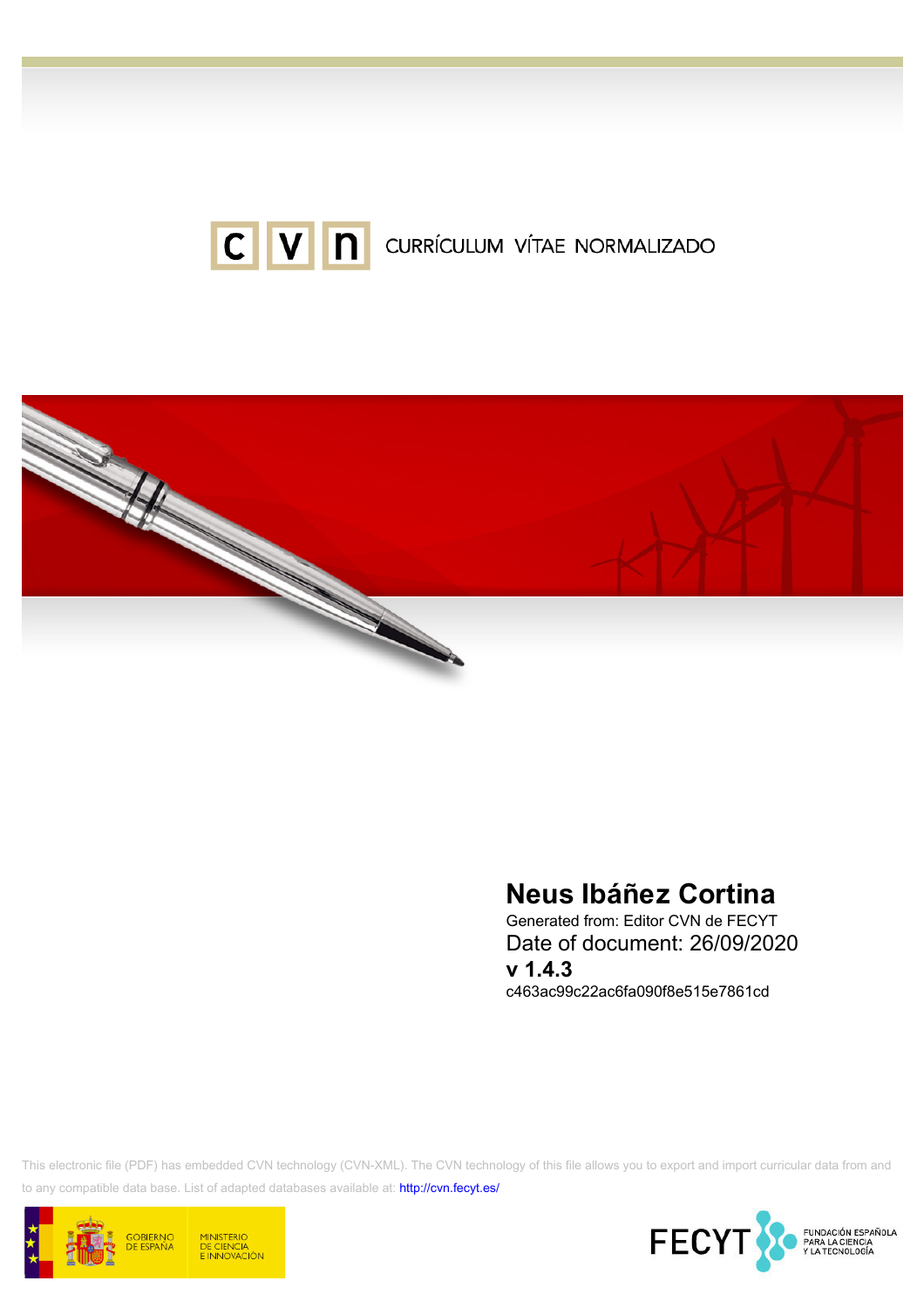

# Summary of CV

This section describes briefly a summary of your career in science, academic and research; the main scientific and technological achievements and goals in your line of research in the medium -and long- term. It also includes other important aspects or peculiarities.

I have a total of 41 papers, 5 of which are Q1 and 4 of Q2. I have also attended and presented 30 papers in seminars and conferences. The projects in which I have participated are five: two projects from the European Union about the study of the impact of the climatic change on the flora of the Pyrenees, one for the mobility between Natural History Museums in Europe, one (from American foundation) to digitalize the type sheets conserved in the herbaria and another national project as technician team to study the Cannabis. I have carried out duties for supervising four undergraduate students of the Bachelor's degree courses in Biology, three MSc thesis student and one PhD researcher (UB, UAB). Nowadays I am currently supervising a doctoral student who is working on Historical Herbaria conserved in the Botanical Institute of Barcelona. Apart from this, our group are developing a new line of research about alien plants in our country. My main interests are to demonstrate changes in the flora over time, extinctions, regressions or introduction of species through historical herbaria and the search for type specimens and herbarium vouchers of taxonomic or nomenclatural interest.

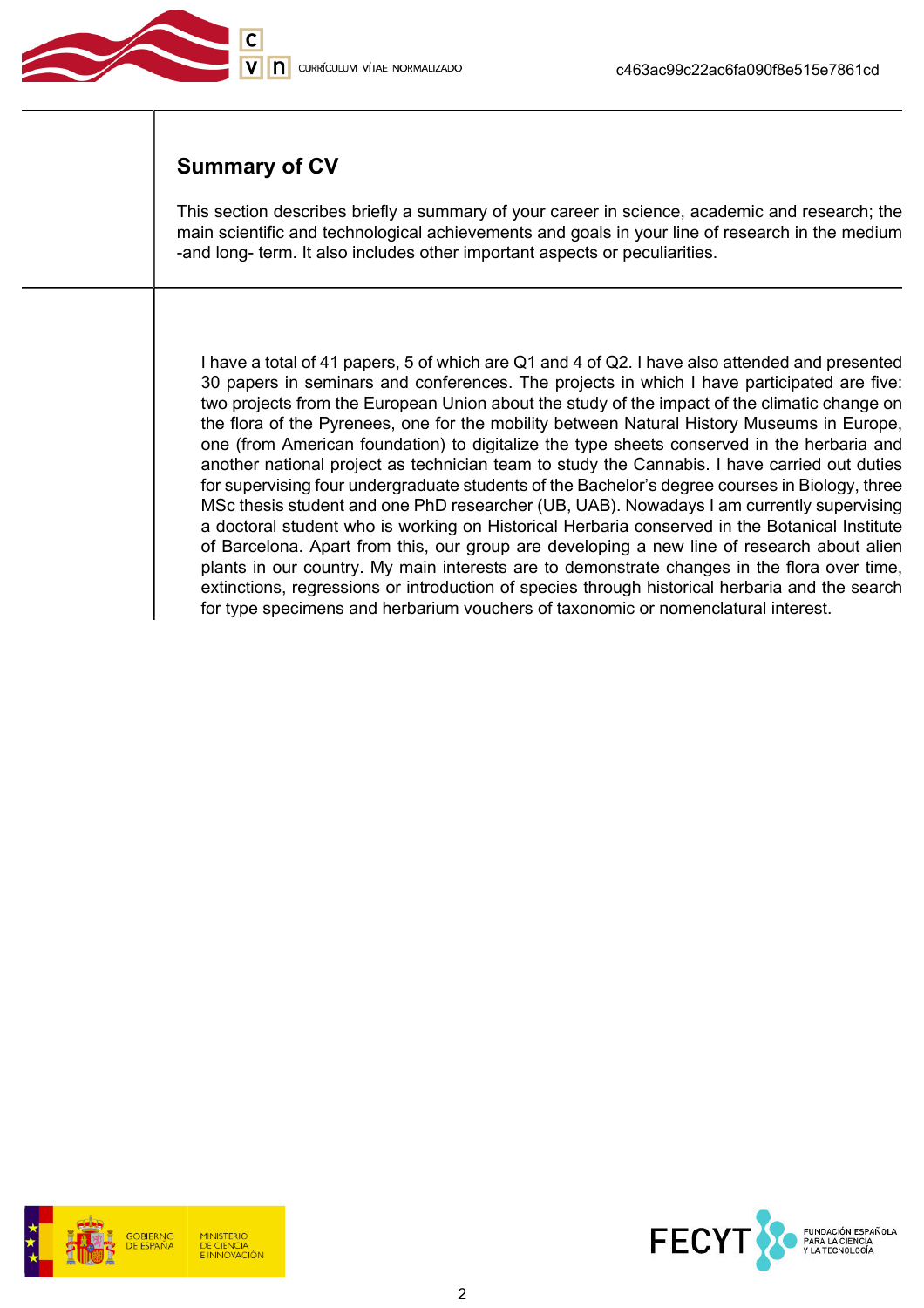

# General quality indicators of scientific research

This section describes briefly the main quality indicators of scientific production (periods of research activity, experience in supervising doctoral theses, total citations, articles in journals of the first quartile, H index...). It also includes other important aspects or peculiarities.

JCR (Journal citacion reports) journals: 19 Q1 publications: 5 Q2 publications: 4 h-index: 10 (Google Scholar) MSc thesis supervised: 3 Bachelor degree works supervised: 7 PhD supervised: 1 Journals with citation data: 30 Sum of the Times Cited: 283 Average citations per article: 7



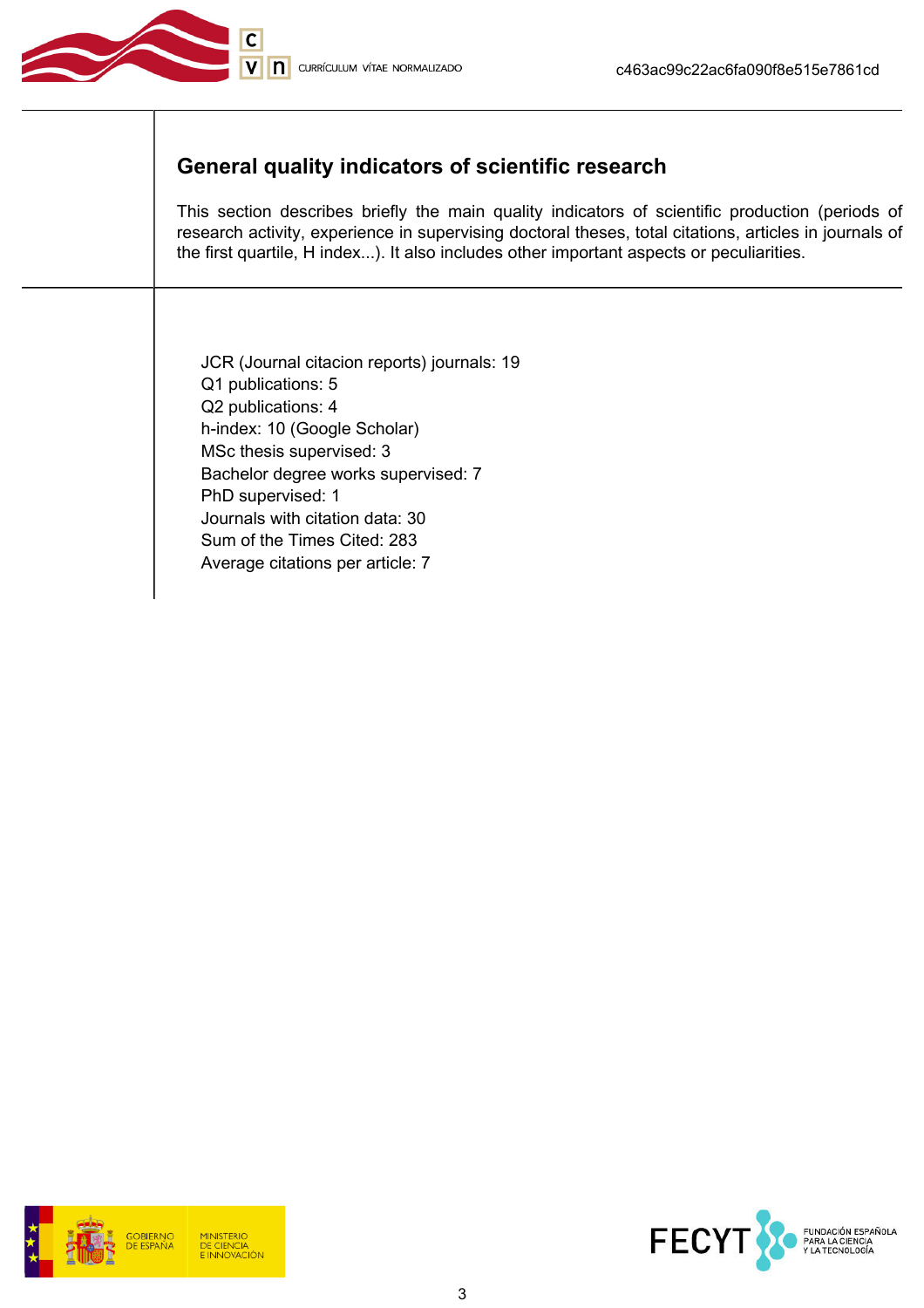



# Neus Ibáñez Cortina

 $\overline{\mathsf{C}}$ 

| Surname(s):                | Ibáñez Cortina                                                             |
|----------------------------|----------------------------------------------------------------------------|
| Name:                      | <b>Neus</b>                                                                |
| DNI:                       | 40985277J                                                                  |
| ORCID:                     | 0000-0001-8228-4016                                                        |
| Date of birth:             | 29/08/1976                                                                 |
| Gender:                    | Female                                                                     |
| Nationality:               | <b>Spain</b>                                                               |
| Country of birth:          | <b>Spain</b>                                                               |
| Aut. region/reg. of birth: | <b>Catalonia</b>                                                           |
| Contact province:          | <b>Barcelona</b>                                                           |
| City of birth:             | <b>Barcelona</b>                                                           |
| Contact address:           | Passeig del Migdia s/n                                                     |
| Postcode:                  | 08038                                                                      |
| Contact country:           | <b>Spain</b>                                                               |
| Contact aut. region/reg.:  | Catalonia                                                                  |
| Contact city:              | <b>Barcelona</b>                                                           |
| Land line phone:           | (+34) 932890611                                                            |
| Fax:                       | (+34) 932890614                                                            |
| Email:                     | nibanez@ibb.csic.es                                                        |
| Mobile phone:              | (0034) 628572901                                                           |
| Personal web page:         | http://www.ibb.csic.es/recerca/col%C2%B7leccions/personal/<br>neus-ibanez/ |

### Current professional situation

| Employing entity: Instituto Botánico de                                                | <b>Type of entity:</b> State agency |
|----------------------------------------------------------------------------------------|-------------------------------------|
| <b>Barcelona</b>                                                                       |                                     |
| <b>Professional category: Curator</b>                                                  |                                     |
| Start date: 2009                                                                       |                                     |
| Type of contract: Permanent employment<br>contract                                     | <b>Dedication regime: Full time</b> |
| Primary (UNESCO code): 241700 - Plant Biology (Botany); 550690 - History of the Botany |                                     |

#### Previous positions and activities

|   | <b>Employing entity</b>         | <b>Professional category</b> | Start date |
|---|---------------------------------|------------------------------|------------|
|   | Instituto Botánico de Barcelona | Top-level Technician         | 2007       |
| 2 | Instituto Botánico de Barcelona | Fellow                       | 2001       |
| 3 | Instituto Botánico de Barcelona | Top-level technician         | 2001       |
|   | Instituto Botánico de Barcelona | Medium-level technician      | 1999       |

1 Employing entity: Instituto Botánico de Barcelona

Professional category: Top-level Technician

Type of entity: State agency



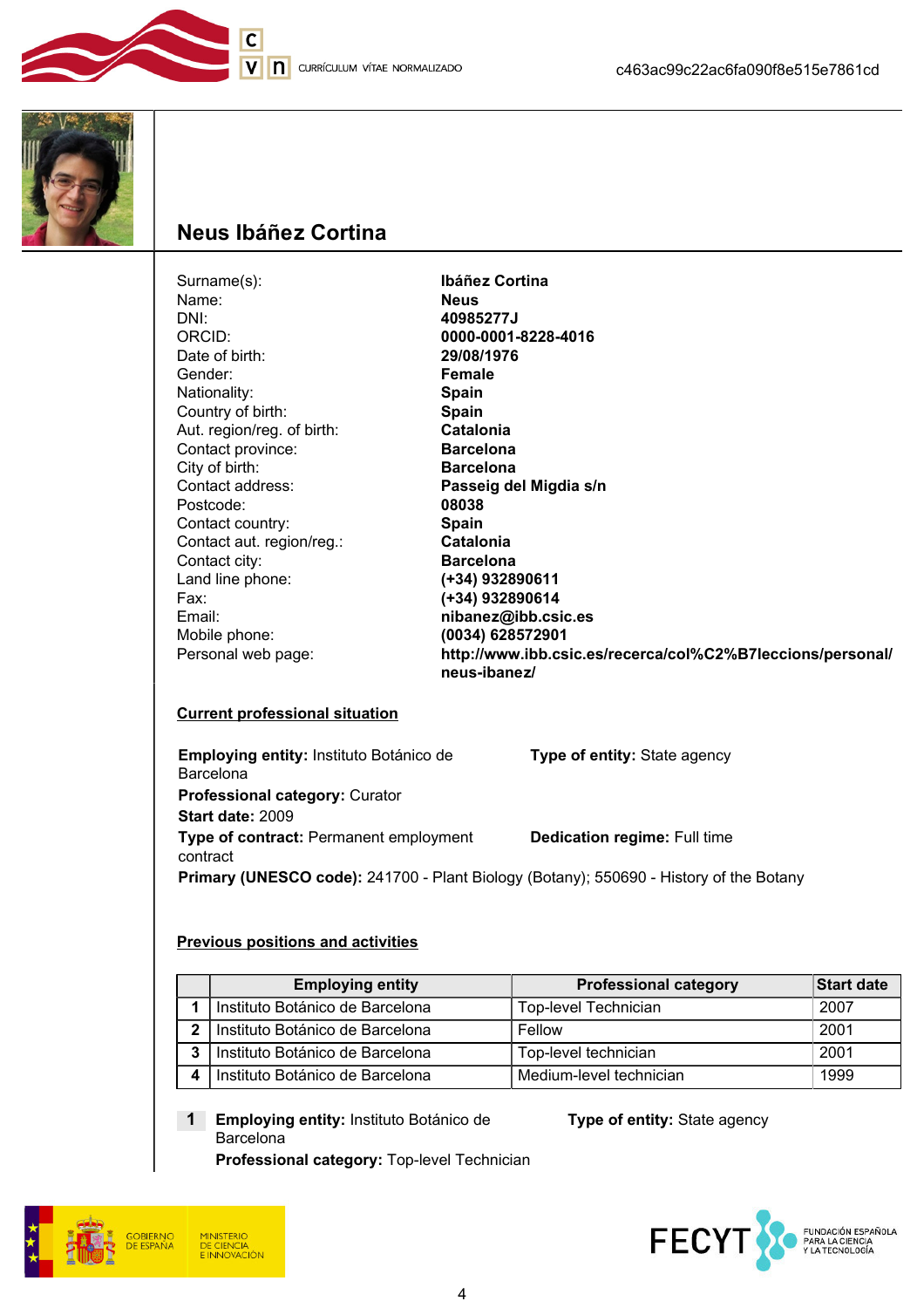Start-End date: 2007 - 2009

V | | | CURRÍCULUM VÍTAE NORMALIZADO

 $\overline{c}$ 

| $\mathbf{2}$ | Employing entity: Instituto Botánico de<br><b>Barcelona</b><br>Professional category: Fellow<br><b>Start-End date: 2001 - 2006</b>                         | <b>Type of entity: State agency</b> |
|--------------|------------------------------------------------------------------------------------------------------------------------------------------------------------|-------------------------------------|
| $\mathbf{3}$ | Employing entity: Instituto Botánico de<br>Barcelona<br><b>Professional category:</b> Top-level technician<br><b>Start-End date: 2001 - 2001</b>           | <b>Type of entity:</b> State agency |
| 4            | <b>Employing entity:</b> Instituto Botánico de<br><b>Barcelona</b><br>Professional category: Medium-level technician<br><b>Start-End date: 1999 - 1999</b> | <b>Type of entity:</b> State agency |



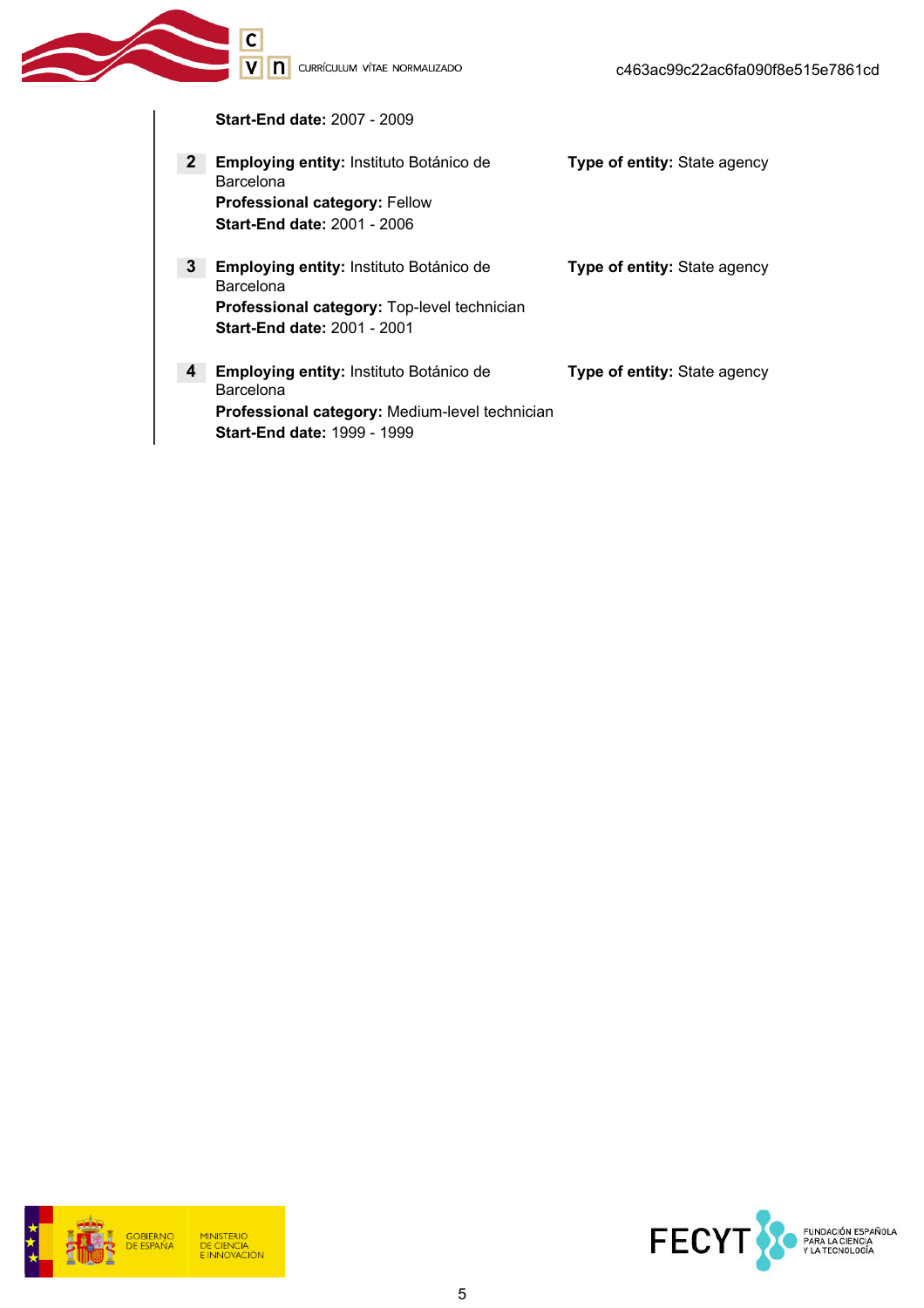

# Education

## University education

## 1st and 2nd cycle studies and pre-Bologna degrees

University degree: Higher degree Name of qualification: Licenciada en Biología Opción Organismos y Sistemas Degree awarding entity: Universitat de Barcelona Type of entity: University Date of qualification: 1999

## **Doctorates**

Doctorate programme: Programa Oficial de Doctorado en Biología Vegetal Degree awarding entity: Universitat de Barcelona Type of entity: University City degree awarding entity: Barcelona, Catalonia, Spain Date of degree: 2006 Thesis title: Estudis sobre cinc herbaris històrics de l'Institut Botànic de Barcelona Thesis director: Josep Maria Montserrat Martí Thesis co-director: Ignasi Soriano Tomás Obtained qualification: CUM LAUDE

## Specialised, lifelong, technical, professional and refresher training (other than formal academic and healthcare studies)

| <b>1</b> Type of training: Course                                         |                                    |
|---------------------------------------------------------------------------|------------------------------------|
| Training title: Gestió de conflictes i emocions en el rol del comandament |                                    |
| City awarding entity: Barcelona,                                          |                                    |
| <b>Awarding entity:</b> Ajuntament de Barcelona                           | Type of entity: Local institution  |
| End date: 26/04/2019                                                      | <b>Duration in hours: 15 hours</b> |

2 Type of training: Course Training title: La digitalització i la gestió de les imatges digitals City awarding entity: Girona, Awarding entity: Diputació de Girona Type of entity: Local institution End date: 20/09/2018 **Duration in hours: 8 hours** 

3 Type of training: Course Training title: XIV Taller GBIF.ES de Modelización de Nichos Ecológicos Awarding entity: GBIF España (Global Biodiversity Information Facility) End date: 07/09/2018 **Duration in hours:** 26 hours



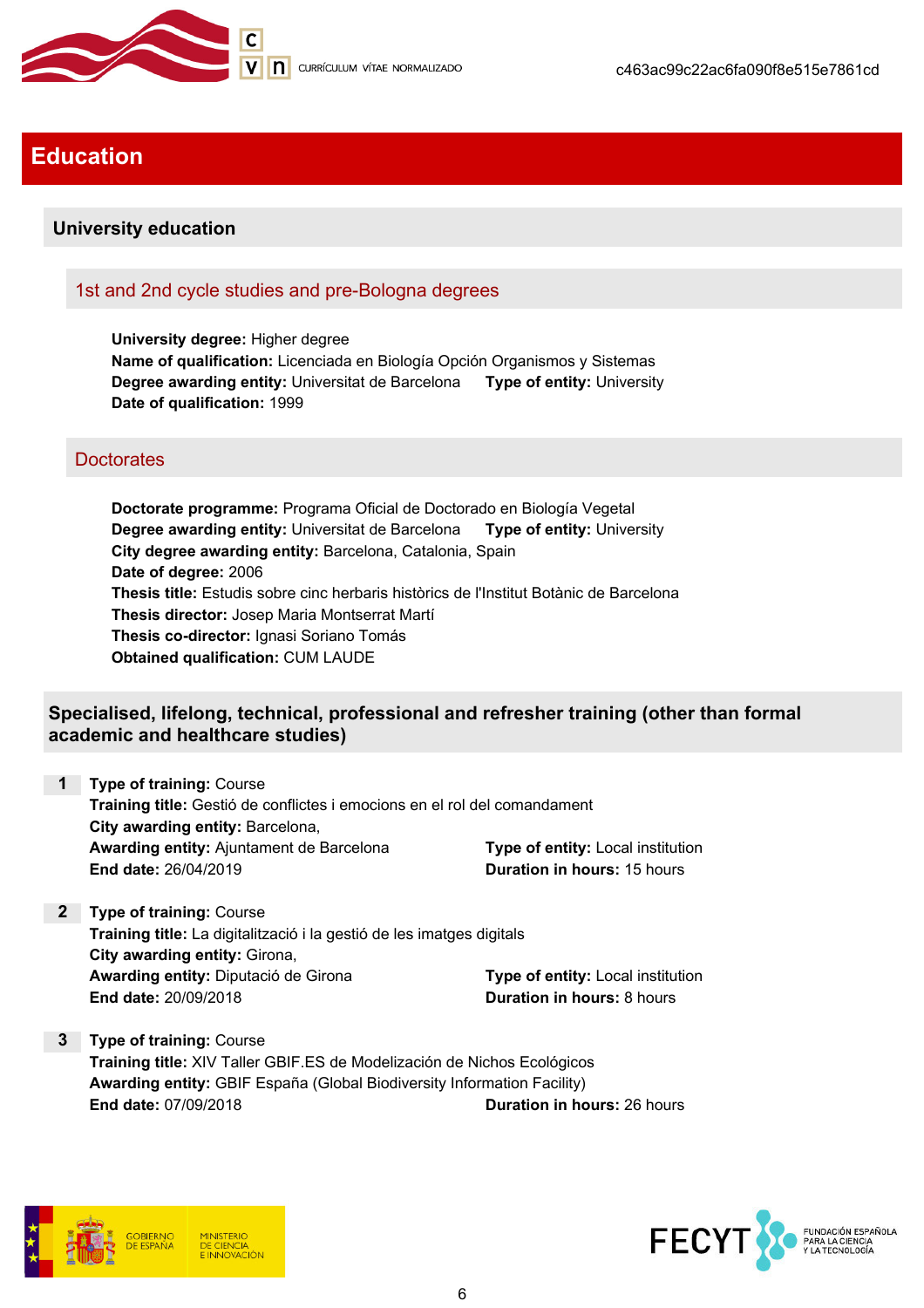**In** CURRÍCULUM VÍTAE NORMALIZADO





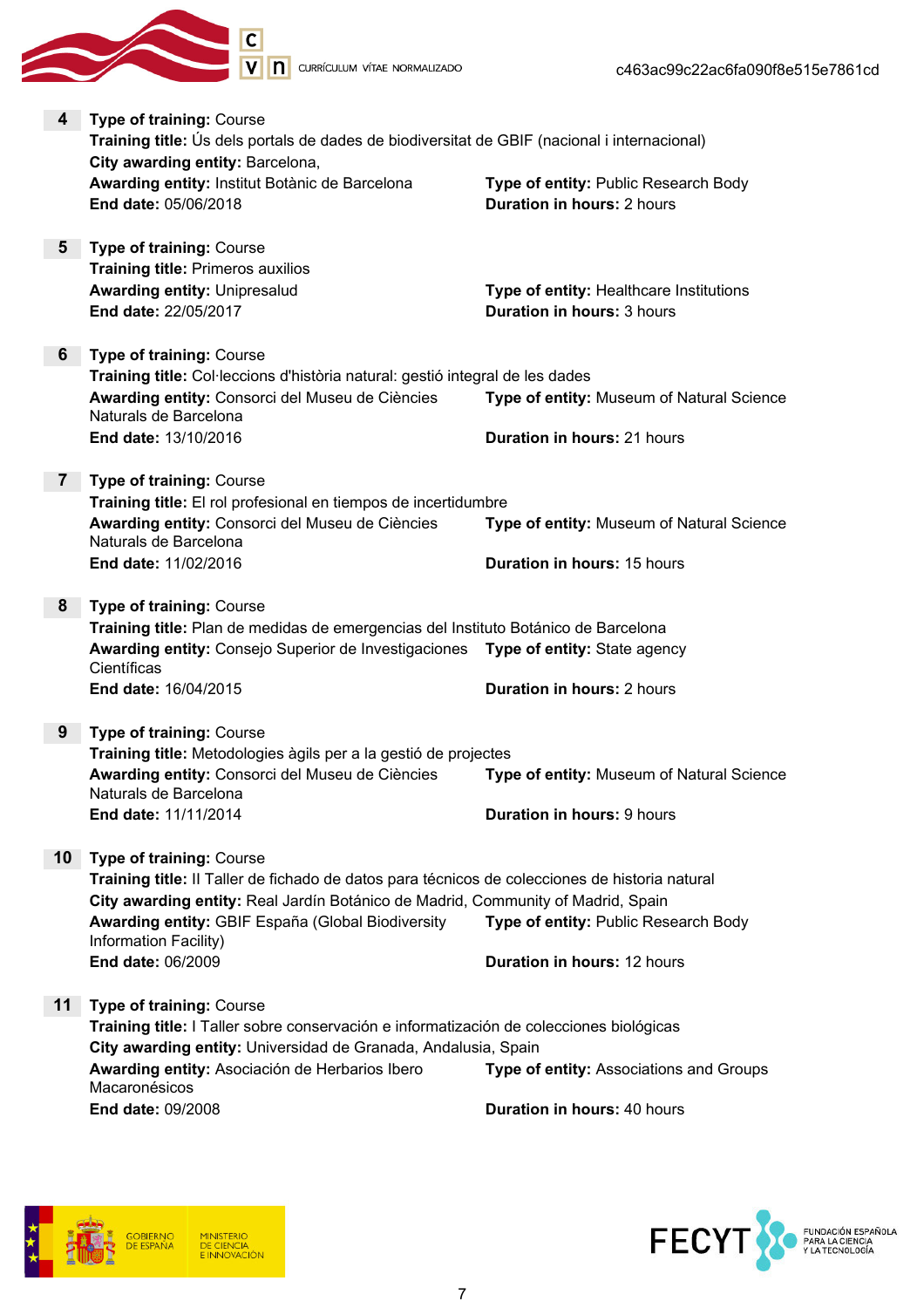

V n currículum vítae normalizado

| 12              | <b>Type of training: Course</b>                                                  |                                            |
|-----------------|----------------------------------------------------------------------------------|--------------------------------------------|
|                 | Training title: I Taller sobre imágenes digitales para estudios de biodiversidad |                                            |
|                 | City awarding entity: Real Jardín Botánico de Madrid, Spain                      |                                            |
|                 | Awarding entity: GBIF España (Global Biodiversity<br>Information Facility)       | Type of entity: Public Research Body       |
|                 | <b>End date: 12/2007</b>                                                         | <b>Duration in hours: 24 hours</b>         |
| 13 <sup>°</sup> | <b>Type of training: Course</b>                                                  |                                            |
|                 | Training title: Formación para la digitalización de pliegos de herbario          |                                            |
|                 | City awarding entity: Kew, Royal Botanical Gardens, United Kingdom               |                                            |
|                 | <b>Awarding entity: Mellon Foundation</b>                                        | Type of entity: Foundation                 |
|                 | <b>End date: 11/2007</b>                                                         | <b>Duration in hours: 40 hours</b>         |
|                 | <b>14 Type of training: Course</b>                                               |                                            |
|                 | Training title: Qualitat ambiental: normes ISO 14000                             |                                            |
|                 | <b>Awarding entity: FECEA</b>                                                    | <b>Type of entity: Private institution</b> |
|                 | <b>End date: 07/1999</b>                                                         | <b>Duration in hours: 90 hours</b>         |
| 15 <sub>1</sub> | <b>Type of training: Course</b>                                                  |                                            |
|                 | Training title: Medi ambient i medi urbà                                         |                                            |
|                 | Awarding entity: Universitat de Barcelona                                        | <b>Type of entity: University</b>          |
|                 | <b>End date: 07/1998</b>                                                         | <b>Duration in hours: 20 hours</b>         |
|                 |                                                                                  |                                            |
| 16              | <b>Type of training: Course</b>                                                  |                                            |
|                 | Training title: Tècniques d'estudis de la fauna de Collserola                    |                                            |
|                 | Awarding entity: Centre d'Educació Ambiental Mas<br>Pins                         | Type of entity: Associations and Groups    |
|                 | <b>End date: 07/1997</b>                                                         | <b>Duration in hours: 40 hours</b>         |
|                 |                                                                                  |                                            |

## Language skills

| Language | <b>Listening skills</b> | <b>Reading skills</b> | <b>Spoken interaction</b> Speaking skills |     | <b>Writing skills</b> |
|----------|-------------------------|-----------------------|-------------------------------------------|-----|-----------------------|
| English  | ΈB2                     | ΈB2                   | lB2                                       | lB2 | lB2                   |
| Catalan  | rn<br>ےت∗               | rn<br>◡∠              | $\sim$<br>∣∪∠                             | lC2 | $\sim$<br>ΩZ          |
| Spanish  | ⌒⌒<br>ےت∗               | rn<br>◡∠              | $\sim$<br>∣∪∠                             | lC2 | $\sim$<br>◡∠          |

# Teaching experience

# Experience supervising doctoral thesis and/or final year projects

1 Project title: O arquivo visual do Gabinete Salvador Conhecimento material e cultura visual ao redor das plantas medicinais

Type of project: Practicum Co-director of thesis: José Pardo Tomás Entity: Universitat Autònoma de Barcelona Type of entity: University City of entity: Barcelona, Catalonia, Spain Student: Julia Coelho



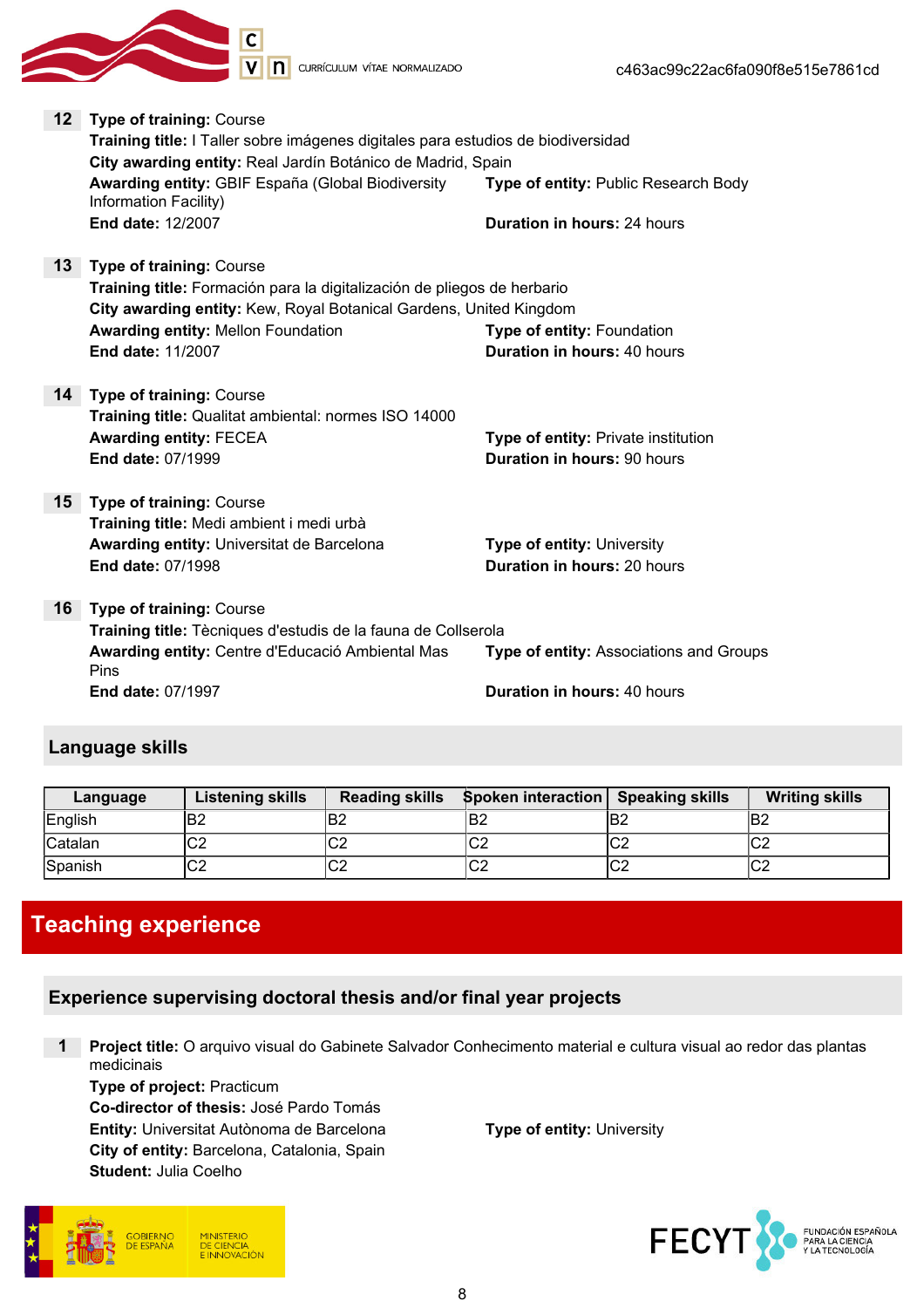

V n currículum vítae normalizado

Date of reading: 08/09/2020

| 2 <sup>2</sup> | Project title: Montjuïc, un laboratori per invasions vegetals                                                                                 |                                                                                                                        |  |
|----------------|-----------------------------------------------------------------------------------------------------------------------------------------------|------------------------------------------------------------------------------------------------------------------------|--|
|                | Type of project: Master<br>Entity: Universitat de Barcelona                                                                                   | Type of entity: University                                                                                             |  |
|                | City of entity: Barcelona,                                                                                                                    |                                                                                                                        |  |
|                | <b>Student: Paula Farelo Martinez</b>                                                                                                         |                                                                                                                        |  |
|                | <b>Obtained qualification: 7,6</b>                                                                                                            |                                                                                                                        |  |
|                | Date of reading: 18/09/2018                                                                                                                   |                                                                                                                        |  |
|                |                                                                                                                                               |                                                                                                                        |  |
| $3\phantom{a}$ | Project title: Revisió del gènere Agave a Catalunya                                                                                           |                                                                                                                        |  |
|                | Type of project: Master                                                                                                                       |                                                                                                                        |  |
|                | Entity: Universitat de Barcelona                                                                                                              | Type of entity: University                                                                                             |  |
|                | City of entity: Barcelona,                                                                                                                    |                                                                                                                        |  |
|                | <b>Student: Carles Burguera Martin</b>                                                                                                        |                                                                                                                        |  |
|                | <b>Obtained qualification: 8,6</b><br>Date of reading: 18/09/2018                                                                             |                                                                                                                        |  |
|                |                                                                                                                                               |                                                                                                                        |  |
| 4              |                                                                                                                                               | Project title: Patrimonio cultural y públicos de la ciencia Reflexiones historiográficas en torno al Herbario Salvador |  |
|                | Type of project: Practicum                                                                                                                    |                                                                                                                        |  |
|                | Co-director of thesis: José Pardo Tomás                                                                                                       |                                                                                                                        |  |
|                | Entity: Universitat Autònoma de Barcelona                                                                                                     | Type of entity: University                                                                                             |  |
|                | City of entity: Barcelona,                                                                                                                    |                                                                                                                        |  |
|                | <b>Student: Agustina Ramírez Hoffens</b>                                                                                                      |                                                                                                                        |  |
|                | Date of reading: 11/07/2018                                                                                                                   |                                                                                                                        |  |
| $5^{\circ}$    |                                                                                                                                               |                                                                                                                        |  |
|                | Project title: Els herbaris, fonts per al coneixement de la flora. Aplicacions en conservació i taxonomia<br>Type of project: Doctoral thesis |                                                                                                                        |  |
|                | Co-director of thesis: Neus Ibáñez Cortina; Ignasi Soriano Tomás                                                                              |                                                                                                                        |  |
|                | Entity: Universitat de Barcelona                                                                                                              | Type of entity: University                                                                                             |  |
|                | City of entity: Barcelona, Catalonia, Spain                                                                                                   |                                                                                                                        |  |
|                | <b>Student: Neus Nualart Dexeus</b>                                                                                                           |                                                                                                                        |  |
|                | <b>Obtained qualification: Excellent</b>                                                                                                      |                                                                                                                        |  |
|                | Date of reading: 06/09/2017                                                                                                                   |                                                                                                                        |  |
|                |                                                                                                                                               |                                                                                                                        |  |
| 6              | Project title: First data on the alien flora of the Montjuïc Mountain (Barcelona)                                                             |                                                                                                                        |  |
|                | Type of project: End of course project                                                                                                        |                                                                                                                        |  |
|                | Co-director of thesis: Jordi López-Pujol                                                                                                      |                                                                                                                        |  |
|                | Entity: Universitat Autònoma de Barcelona<br>City of entity: Barcelona, Catalonia, Spain                                                      | Type of entity: University                                                                                             |  |
|                | <b>Student: Paula Farelo</b>                                                                                                                  |                                                                                                                        |  |
|                | <b>Obtained qualification: 9</b>                                                                                                              |                                                                                                                        |  |
|                | Date of reading: 2017                                                                                                                         |                                                                                                                        |  |
|                |                                                                                                                                               |                                                                                                                        |  |
| $\mathbf{7}$   | Project title: First data on the alien flora of the Montjuïc Mountain (Barcelona)                                                             |                                                                                                                        |  |
|                | Type of project: Practicum                                                                                                                    |                                                                                                                        |  |
|                | Entity: Universitat Autònoma de Barcelona                                                                                                     | Type of entity: University                                                                                             |  |
|                | <b>Student: Paula Farelo</b>                                                                                                                  |                                                                                                                        |  |
|                | Date of reading: 15/09/2016                                                                                                                   |                                                                                                                        |  |
|                |                                                                                                                                               |                                                                                                                        |  |



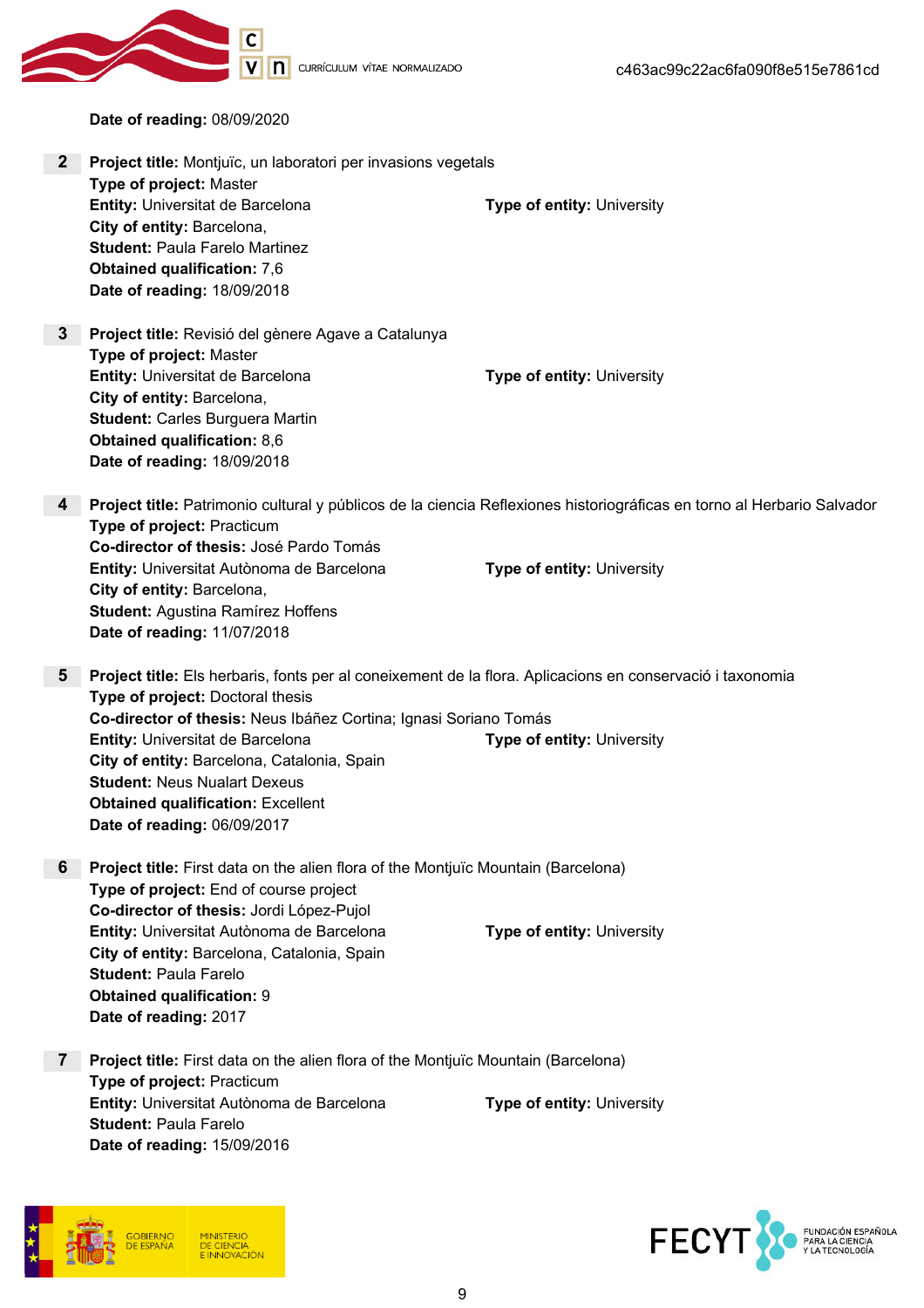

- 8 Project title: Estudi dels materials nordafricans de la família Cistaceae de l'herbari BC Type of project: End of course project **Entity:** Universitat de Barcelona Type of entity: University City of entity: Barcelona, Catalonia, Spain Student: Violeta Sans Picornell Date of reading: 06/2015
- 9 Project title: Estudi i informatització de plantes del Marroc de l'herbari de l'Institut Botànic Type of project: End of course project **Entity:** Universitat de Barcelona **Type of entity: University** City of entity: Barcelona, Catalonia, Spain Student: Elsa Viñolas Date of reading: 02/2013
- 10 Project title: Estudis sobre l'herbari Trèmols de l'Institut Botànic de Barcelona Type of project: Màster on Experimental Biology **Entity:** Universitat de Barcelona **Type of entity: University** City of entity: Barcelona, Catalonia, Spain Student: Laura Gavioli Obtained qualification: APTE Date of reading: 02/2012

### Other activities/achievements not included above

- 1 Description of the activity: Teacher of course "Care and Management of Natural History Collections" Identify key words: Biology City of activity: Barcelona, Catalonia, Spain **Organising entity:** Transmitting Science Type of entity: Private institution End date: 22/11/2019
- 2 Description of the activity: Teacher of course "Introducció a la conservació de col·leccions d'Història Natural" Identify key words: Biological sciences City of activity: Barcelona, Organising entity: INSTITUT CATALÀ DE PALEONTOLOGIA End date: 30/06/2017
- 3 Description of the activity: Teacher of course "Care and Management of Natural History Collections" Identify key words: Biology City of activity: Barcelona, **Organising entity:** Transmitting Science Type of entity: Private institution End date: 18/11/2016
- 4 **Description of the activity:** Professor of mathematics and sciences in early Secondary School Organising entity: Escola Laia End date: 2001
- **5** Description of the activity: Professor of mathematics in early Secondary School Organising entity: Escola IPSI End date: 2000



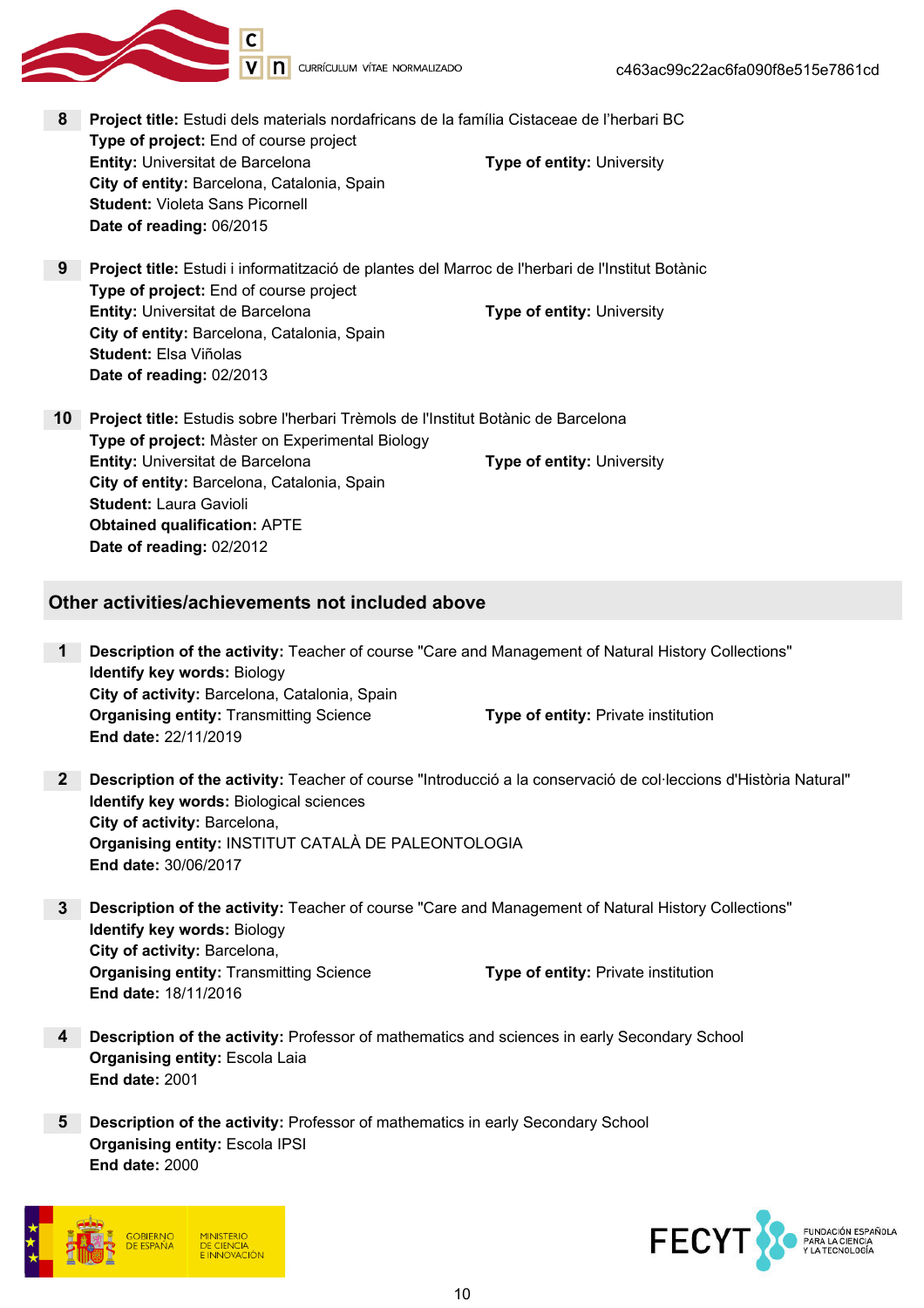

# Scientific and technological experience

## Scientific or technological activities

## R&D projects funded through competitive calls of public or private entities

1 Name of the project: Scientific Collections on the Move: Provincial Museums, Archives, and Collecting Practices (1800-1950) Type of project: Research and development, including transfer Geographical area: Internacional Degree of contribution: Researcher Entity where project took place: Universite du Mans Type of entity: University City of entity: Le Mans, France Name principal investigator (PI, Co-PI....): Nathalie Richard Nº of researchers: 16 Type of participation: Team member Name of the programme: H2020-MSCA-RISE-2020 Start-End date: 01/03/2021 - 01/03/2023 Total amount: 726.800 € 2 Name of the project: FLORAPYR AVANCE Type of project: Research and development, including transfer Entity where project took place: Observatorio para el cambio climático. OPCC Name principal investigator (PI, Co-PI....): Gerard Largier  $N<sup>o</sup>$  of researchers: 10  $N<sup>a</sup>$  people/year: 3 Funding entity or bodies: Comunidad de Trabajo de los Pirineos. European Union Type of participation: Team member Code according to the funding entity: EFA 322/19 Start-End date: 01/01/2020 - 31/05/2022 Total amount: 626.705 € 3 Name of the project: Origen, variabilidad morfológica, genética y química, y usos tradicionales de Cannabis: bases para nuevas aplicaciones. WECANN Entity where project took place: Instituto Botánico Type of entity: State agency de Barcelona City of entity: Barcelona, Catalonia, Spain Name principal investigator (PI, Co-PI....): Teresa Garnatje Nº of researchers: 12 Funding entity or bodies: Ministerio de Economía y Hacienda Type of entity: Ministerio de Economía, Industria y Competitividad

City funding entity: Madrid, Community of Madrid, Spain

Start-End date: 01/2018 - 01/2021 Total amount: 180.000 €



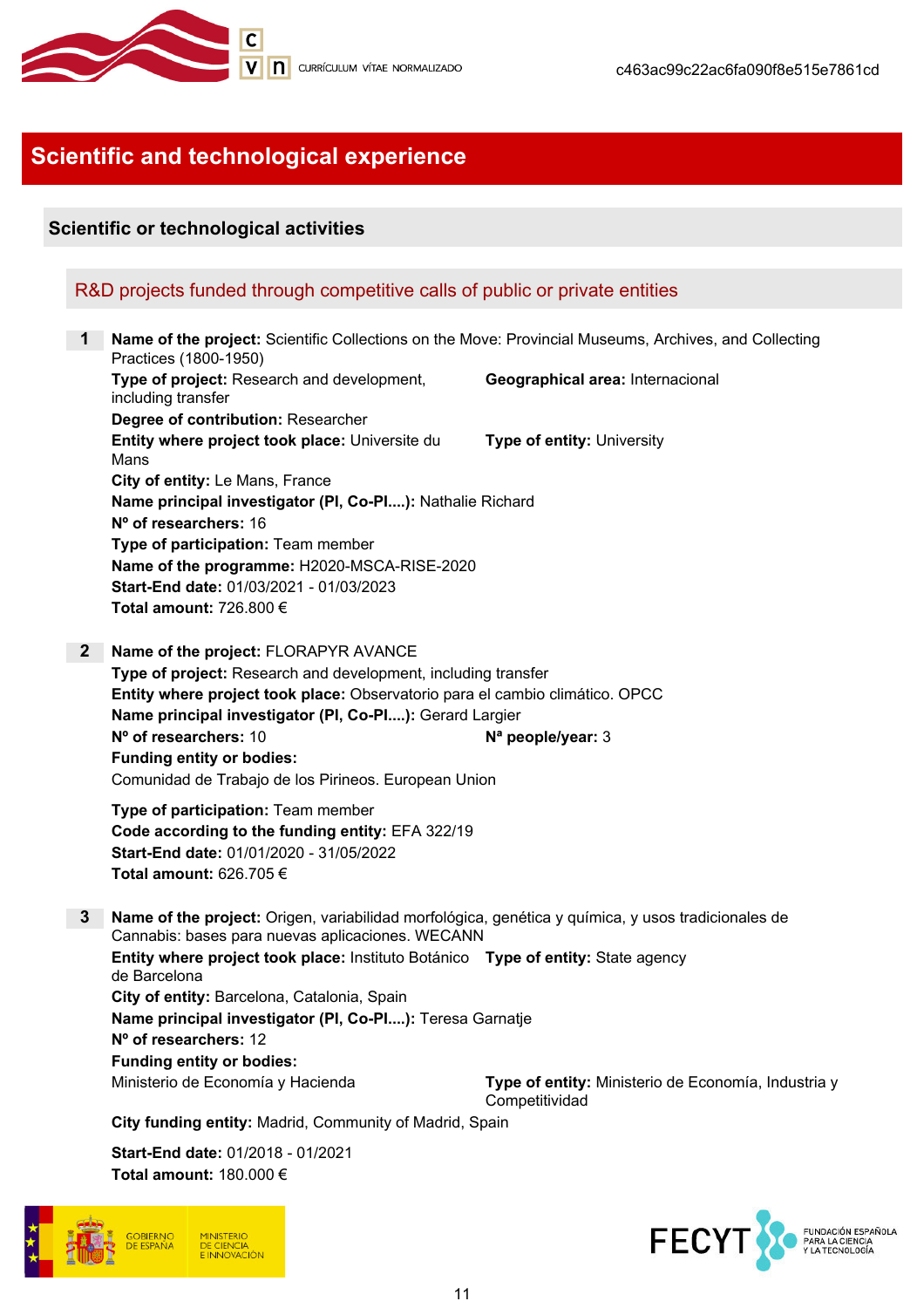

4 Name of the project: FLORAPYR

Entity where project took place: Observatorio para el cambio climático. OPCC Name principal investigator (PI, Co-PI....): Gerard Largier N° of researchers: 10 N° people/year: 5 Funding entity or bodies: Comunidad de Trabajo de los Pirineos. European Union

Start-End date: 01/07/2016 - 30/06/2019 Total amount: 822.737,92 €

5 Name of the project: Eje biodiversidad de Observatorio Pirenaico del cambio climático. Proyecto: "Atlas florístico del Pirineo y seguimiento de neveros con Salix herbacea" Entity where project took place: Observatorio para el cambio climático. OPCC Name principal investigator (PI, Co-PI....): Iñaki Aizpuru Nº of researchers: 9 Funding entity or bodies: Comunidad de Trabajo de los Pirineos. European Union

Start-End date: 2011 - 2013 Total amount: 170.000 €

## R&D non-competitive contracts, agreements or projects with public or private entities

Name of the project: Aluka. African Plant Initiative (at present Global Plants Initiative) Funding entity or bodies: Mellon Foundation Mellon Foundation Type of entity: Foundation

Start date: 10/2007 Channel Communication: 6 months Total amount: 14.030 €

## Supervised artistic projects

Description: Exposition about the Salvador Cabinet Name of the exhibition: Salvadoriana Authors (by signature order): José Pardo-Tomás; Neus Ibáñez Start date: 2014



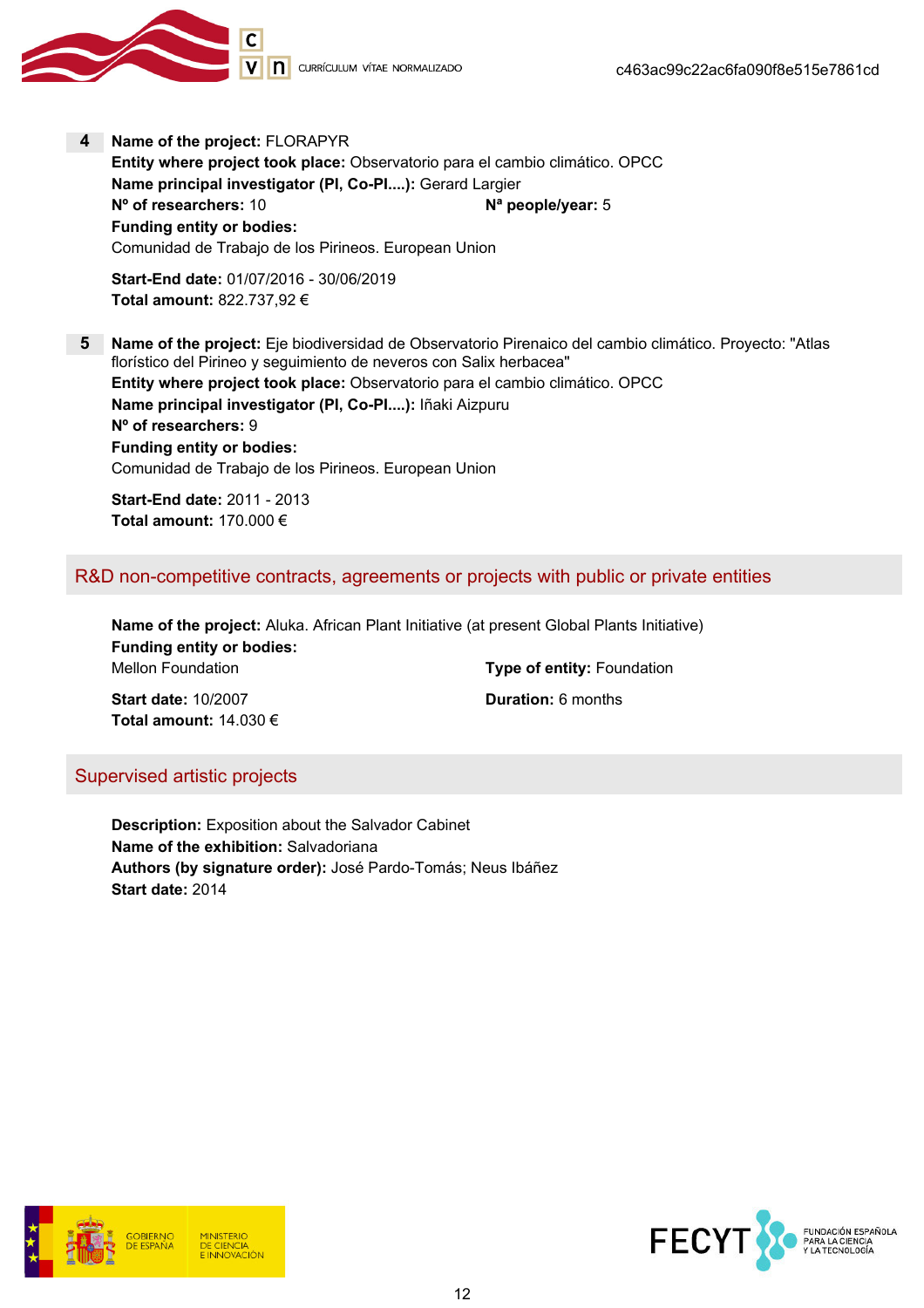

# Scientific and technological activities

### Scientific production

- 1 H index: 10 Date of application: 25/09/2020 Fuente de Indice H: GOOGLE SCHOLAR
- 2 H index: 4 Date of application: 25/09/2020 Fuente de Indice H: SCOPUS

### Publications, scientific and technical documents

- 1 Jordi Llorca; Marc Campeny; Neus Ibáñez; David Allepuz; Josep Maria Camarasa; Josep Aurell Garrido. Meteoritics & Planetary Science. The meteorite of Barcelona (1704): History, discovery, and classification. 1 - 1, pp. 1 - 21. 2020. Type of production: Scientific paper Format: Journal Corresponding author: No
- 2 Sonia Herrando Moraira; Daniel Vitales Serrano; Neus Nualart Dexeus; Carlos Gómez Bellver; Neus Ibáñez Cortina; Sergi Massó Alemán; Pilar Cachón Ferrero; Pedro A. González Gutiérrez; Daniel Guillot; Ileana Herrera; Daniel Shaw; Adriano Stinca; Zhiqiang Wang; Jordi López Pujol. Scientific Reports. Global distribution patterns and niche modelling of the invasive Kalanchoe × houghtonii (Crassulaceae). 10 - 1, pp. 3143. 2020. Type of production: Scientific paper Format: Journal Corresponding author: No
- 3 Carlos Gómez Bellver; Neus Ibáñez; Jordi López Pujol; Neus Nualart; Alfonso Susanna. How photographs can be a complement of herbarium vouchers: A proposal of standardization. Taxon. 68 - 6, pp. 1321 - 1326. 2019. Type of production: Scientific paper Format: Journal Corresponding author: No
- 4 Carlos Gómez Bellver; Neus Nualart; Neus Ibáñez; Carles Burguera; Hilari Álvarez; Jordi López Pujol. Noves dades per la flora al·lòctona de Catalunya i del País Valencià. Butlletí de la Institució Catalana d'Història Natural. 83, pp. 23 - 40. 2019.

Type of production: Scientific paper Format: Journal Corresponding author: No

- 5 Carlos Gómez Bellver; Hilari Álvarez; Neus Nualart; Neus Ibáñez; Llorenç Sáez; Jordi López Pujol. Nuevas citas de plantas vasculares alóctonas en Cataluña (NE de la península ibérica). Collectanea Botanica. 38 - e004, 2019. **Type of production:** Scientific paper Format: Journal Corresponding author: No
- 6 Carlos Gómez Bellver; Jordi López Pujol; Neus Nualart; Hilari Álvarez; Neus Ibáñez; Daniel Guillot Ortiz. Nuevos datos de plantas alóctonas de origen ornamental en Cataluña. Bouteloua. 28, pp. 51 - 65. 2019. Type of production: Scientific paper Format: Journal Corresponding author: No



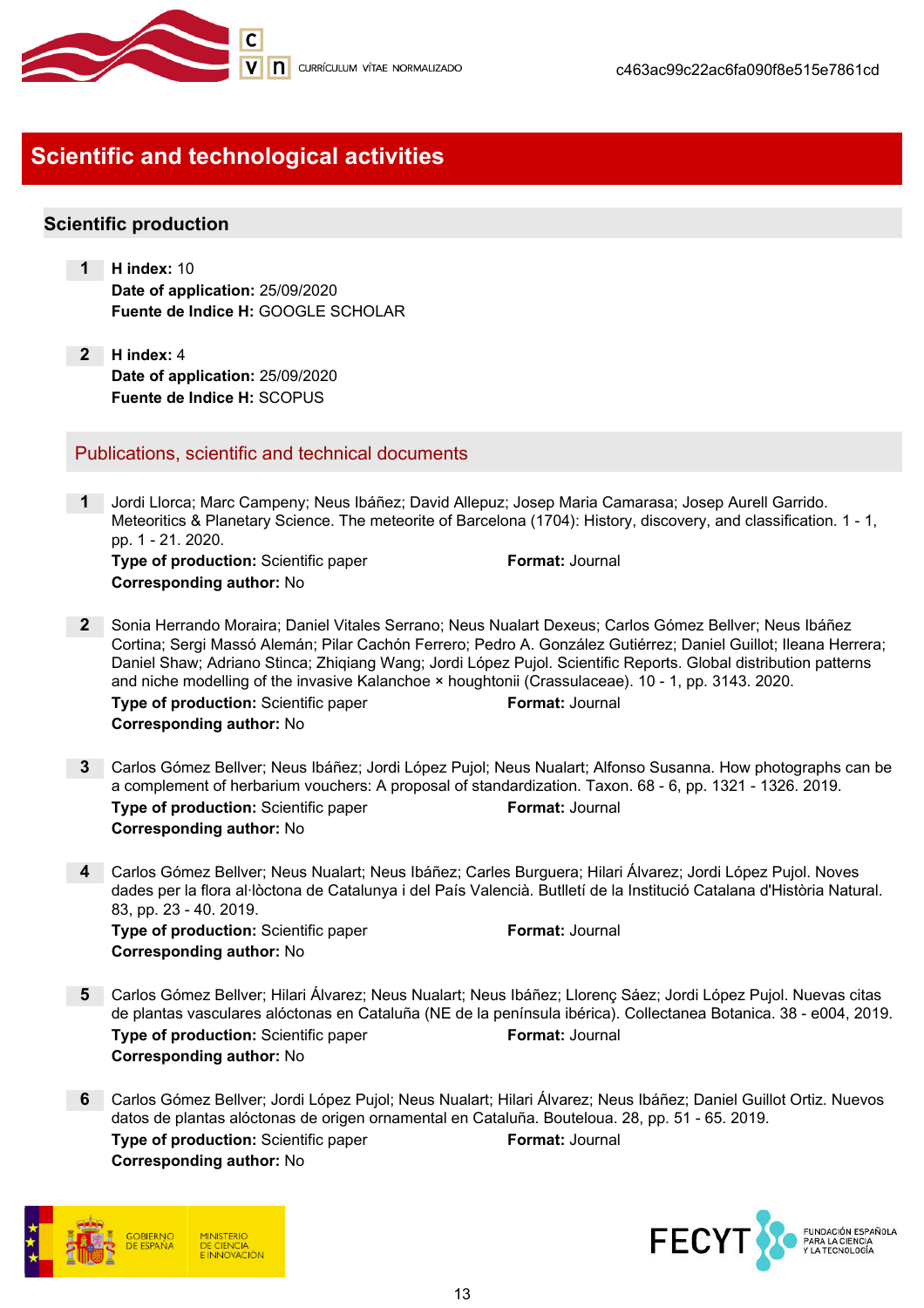

- 7 Pedro Pablo Ferrer Gallego; Gonzalo Mateo; Laura Gavioli; Neus Ibáñez Cortina. Taxonomic and nomenclatural revision of Carlos Pau's names in Hieracium (Asteraceae). Phytotaxa. 401 - 2, pp. 64 - 100. 2019. Type of production: Scientific paper Format: Journal Corresponding author: No
- 8 Gerard Largier; James Molina; Teresa Garnatje; Neus Ibáñez; Daniel Gómez; Joseba Garmendia; Teresa Gil; Patxi Heras; Josep Ninot; Benjamin Komac. FLORAPYR. Evaluación, seguimiento y conservación de la flora pirenaica ante el cambio climático. Conservación Vegetal. 22, pp. 18. 2018. Type of production: Scientific paper Format: Scientific and technical document or report Corresponding author: No
- 9 Neus Nualart; Neus Ibáñez; Alfonso Susanna; Ignasi Soriano. Typification of names of plants described by Carlos Pau from Morocco (1908–1922). Taxon. 67 - 3, pp. 614 - 620. 2018. **Type of production:** Scientific paper Format: Journal Corresponding author: No
- 10 Neus Nualart; Neus Ibáñez; Ignasi Soriano; Jordi López-Pujol. Assessing the Relevance of Herbarium Collections as Tools for Conservation Biology. Botanical Review. 83 - 3, pp. 303 - 325. 2017. **Type of production:** Scientific paper Format: Journal
- 11 Neus Nualart; Neus Ibáñez; Pere Luque; Joan Pedrol; Lluís Vilar; Roser Guàrdia. Dataset of herbarium specimens of threatened vascular plants in Catalonia. Phytokeys. 77, pp. 41 - 62. 2017. **Type of production:** Scientific paper Format: Journal
- 12 Neus Ibáñez; Sergi Massó; Sònia Herrando-Moraira; Jordi López-Pujol. Ecos del XIX International Botanical Congress. Collectanea Botanica. 36, pp. e009. 2017. **Type of production:** Scientific paper Format: Journal Corresponding author: Yes
- 13 Neus Ibáñez; Joan Vallès; Teresa Garnatje. In memoriam, Pere Montserrat Recoder (Mataró, 8 d'agost de 1918 Jaca, 4 de febrer de 2017). Collectanea Botanica. 36, pp. e007. 2017. **Type of production:** Scientific paper Format: Journal Corresponding author: Yes
- 14 Airy Gras; Teresa Garnatje; Neus Ibáñez; Jordi López-Pujol; Neus Nualart; Joan Vallès. Medicinal plants used and names from the herbarium of Francesc Bolòs (1173-1844). Journal of Ethnopharmacology. 204, pp. 142 - 168. 2017.

Type of production: Scientific paper

- 15 Neus Nualart Dexeus; Neus Ibáñez Cortina. Las colecciones históricas del Herbario BC (Instituto Botánico de Barcelona). Boletín de la Asociación de Herbarios Iberico-Macaronésicos. 17, pp. 10 - 18. 2016. Type of production: Scientific paper Format: Journal
- 16 Carlos Gómez-Bellver; Neus Ibáñez Cortina; Hilari Álvarez. Noves aportacions al coneixement de la flora al·lòctona de la comarca del Baix Llobregat (Catalunya, Espanya). Collectanea Botanica. 35, pp. 1 - 15. 2016. Type of production: Scientific paper Format: Journal
- 17 Laura Gavioli; Neus Ibáñez; Ignasi Soriano. Type specimens preserved in the Trèmols and Costa herbaria (BC). Anales del Jardin Botánico de Madrid. 73 - 2, pp. e041. 2016. **Type of production:** Scientific paper Format: Journal Corresponding author: No



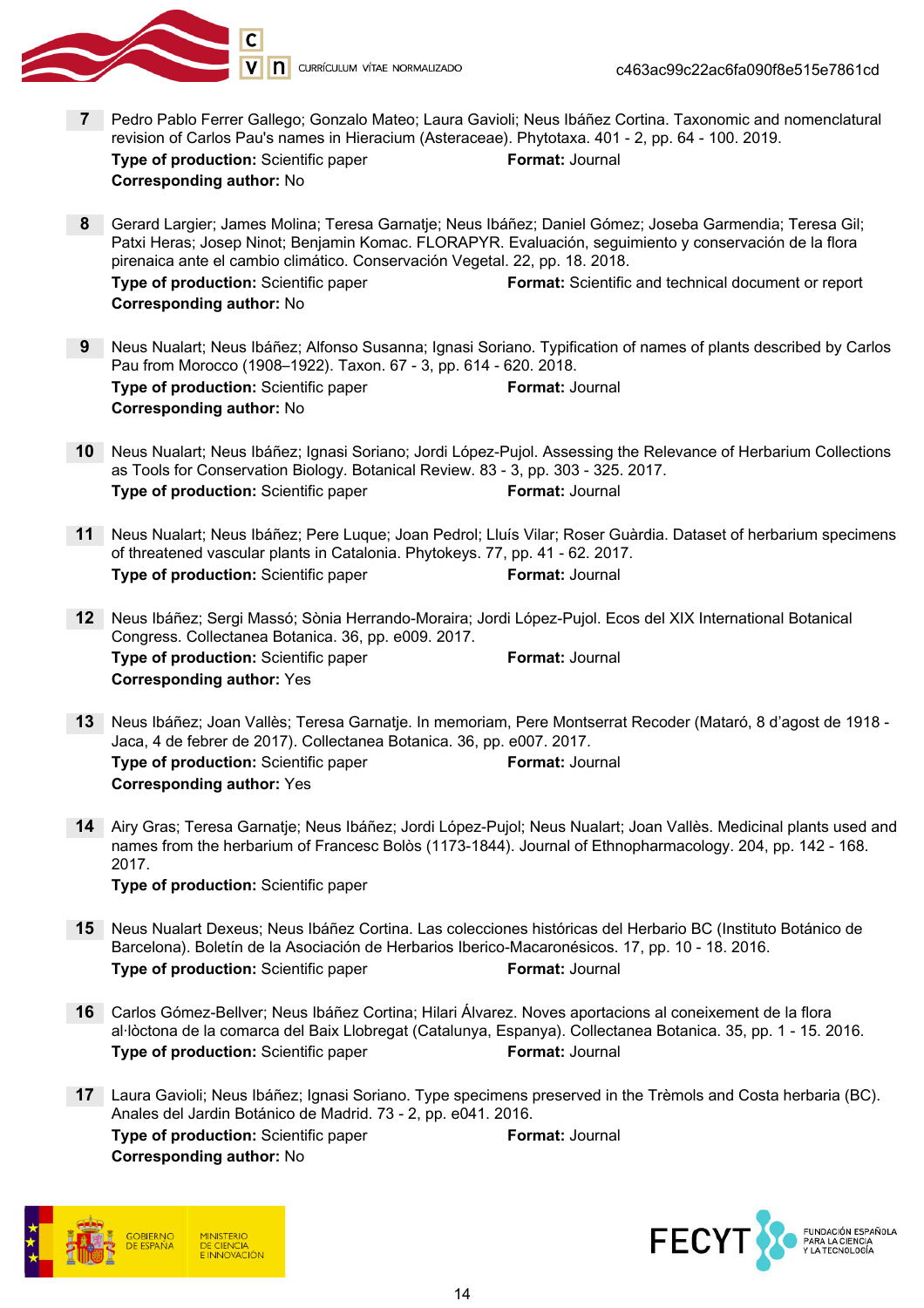

- 18 Marta Pérez; Olga Muñoz; Natàlia Hervás; Neus Ibáñez; Josep Aurell-Garrido; Eulàlia Garcia-Franquesa. El Gabinete de Historia Natural Salvador: intervenciones de conservación preventiva y curativa e inventario preliminar. Boletín Real Sociedad Española Historia Natural. 2, pp. 87 - 99. 2014. Type of production: Scientific paper Format: Journal
- 19 Laura Gavioli; Neus Ibáñez; Ignasi Soriano. Aportació al coneixement de l'herbari Trèmols de l'Institut Botànic de Barcelona. Collectanea Botanica. 32, pp. 103 - 114. 2013. Type of production: Scientific paper Format: Journal Corresponding author: No
- 20 Laura Gavioli; Neus Ibañez; Ignasi Soriano. Estudios sobre el herbario Trèmols del Instituto Botánico de Barcelona (BC-Trèmols). Boletín de la Asociación de Herbarios Ibero Macaronesicos. 14-15, pp. 3 - 14. 2013. **Type of production:** Scientific paper Format: Journal
- 21 Josep M<sup>a</sup> Camarasa; Neus Ibañez. Joan Salvador and James Petiver: the last years (1715-1718) of their scientific correspondence. Archives of Natural History. 39 - 2, pp. 191 - 216. 2012. Type of production: Scientific paper Format: Journal
- 22 Neus Nualart Dexeus; Noemí Montes-Moreno; Laura Gavioli; Neus Ibáñez Cortina. L'herbari de l'Institut Botànic de Barcelona com una eina per la conservació dels tàxons endèmics i amenaçats de Catalunya. Collectanea Botanica. 31, pp. 81 - 101. 2012. Type of production: Scientific paper
- 23 Trinitat Prunera; Neus Ibañez. Actuacions per a la conservació i divulgació dels fons documentals de l'Arxiu Històric de l'Institut Botànic de Barcelona. Collectanea Botanica. 30, pp. 109 - 110. 2011. **Type of production:** Scientific paper Format: Journal
- 24 Neus Ibañez. El Herbario BC (Institut Botànic de Barcelona) y el proyecto Global Plants Initiative (GPI): digitalización de ejemplares tipo. Boletín de la Asociación de Herbarios Ibero Macaronesicos. 12-13, pp. 21 - 23. 2011.

**Type of production:** Scientific paper Format: Journal Corresponding author: Yes

- 25 Laura Gavioli; Neus Ibañez; Ignasi Soriano. Aportació al coneixement de l'herbari Trèmols de l'Institut Botànic de Barcelona. Collectanea Botanica. 32, pp. 103 - 114. 2009. **Type of production:** Scientific paper Format: Journal
- 26 Neus Ibañez; Josep Mª Montserrat; Ignasi Soriano. L'herbari Bernades a l'Institut Botànic de Barcelona (BC). Collectanea Botanica. 28, pp. 13 - 48. 2009. Type of production: Scientific paper Format: Journal Corresponding author: Yes
- 27 Neus Ibañez; Josep M<sup>a</sup> Montserrat; Ignasi Soriano. Types of Lamarck's Iberian species based on collections of Jussieu and Salvador families in P and BC herbaria. Candollea. 64 - 1, pp. 143 - 148. 2009. **Type of production:** Scientific paper Format: Journal Corresponding author: Yes
- 28 Ignasi Soriano; Neus Ibañez. Acerca de los tipos de dos Veronicas rifeñas. Lagascalia. 28, pp. 442 443. 2008. **Type of production:** Scientific paper Format: Journal



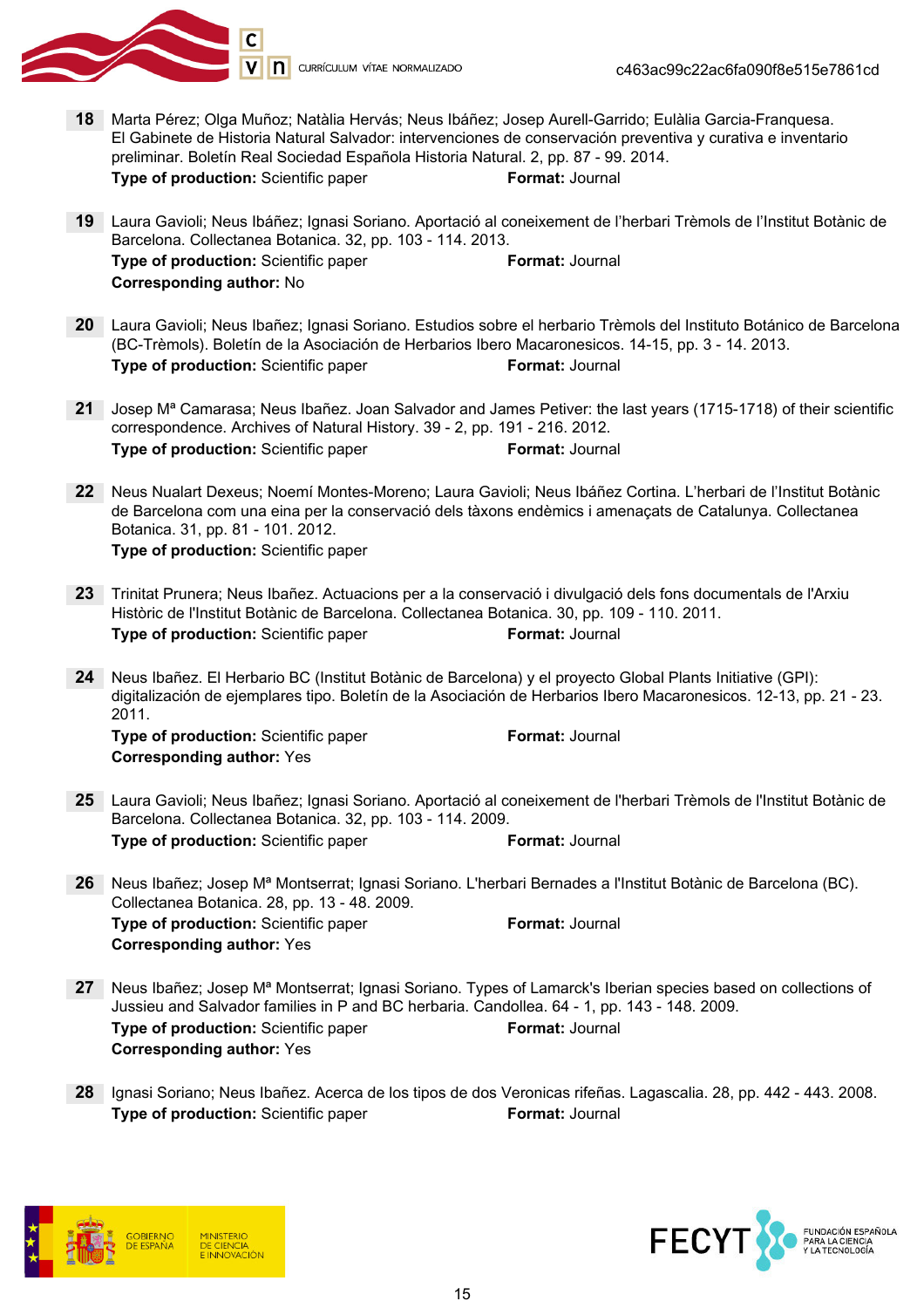

- 29 Neus Ibañez; Josep M<sup>a</sup> Montserrat; Ignasi Soriano. Type specimens conserved in the Salvador herbarium (BC) of names of spcecies authored by Pourret. Taxon. 57 - 2, pp. 633 - 636. 2008. Type of production: Scientific paper Format: Journal Corresponding author: Yes
- 30 Josep Mª Camarasa; Neus Ibañez. Joan Salvador and James Petiver: a scientific correspondence (1706-1714) in time of war. Archives of Natural History. 34 - 1, pp. 140 - 173. 2007. **Type of production:** Scientific paper Format: Journal
- 31 Teresa Garnatje; Neus Ibañez; Neus Nualart; Alfonso Susanna. Sobre la presencia de Cheirolophus intybaceus (Lam.) Dostál en la provincia de Burgos. Studia Botanica. 26, pp. 111 - 113. 2007. Type of production: Scientific paper Format: Journal
- 32 Neus Ibañez; Josep M<sup>a</sup> Montserrat; Ignasi Soriano. Collections from the Royal Spanish Expeditions to Latin America in the Botanic Institute of Barcelona (BC). Willdenowia. 36 - (Special Issue), pp. 595 - 599. 2006. **Type of production:** Scientific paper Format: Journal Corresponding author: Yes
- 33 Neus Ibañez; Josep M<sup>a</sup> Montserrat; Ignasi Soriano. Documentation and revision of the "Sociedad Botánica" Barcelonesa" herbarium. Bocconea. 19, pp. 129 - 142. 2006. Type of production: Scientific paper Format: Journal Corresponding author: Yes
- 34 Neus Ibañez; Josep M<sup>a</sup> Montserrat; Ignasi Soriano; Josep M<sup>a</sup> Camarasa. Plant material exchanged between James Petiver (c.1663-1718) and Joan Salvador i Riera (1683-1725). I. The Balearic plants conserved in BC-Salvador and BM-Sloane Herbaria. Notes and Records of the Royal Society of London. 60, pp. 241 - 248. 2006.

**Type of production:** Scientific paper Format: Journal Corresponding author: Yes

35 Neus Ibañez; Josep Mª Montserrat; Ignasi Soriano. Las plantas pirenaicas de los herbarios Salvador (s. XVII-XVIII) y de la Sociedad Botánica Barcelonesa (s. XIX). Bulletin de la Société d'histoire naturelle de Toulouse et de Midi-Pyrénées. 141, pp. 37 - 42. 2005. **Type of production:** Scientific paper Format: Journal

Corresponding author: Yes

- 36 Neus Ibañez; Josep M<sup>a</sup> Camarasa; Josep M<sup>a</sup> Montserrat; Ignasi Soriano. L'herbari de la Institució Catalana d'Història Natural. Butlletí de la Institució Catalana d'Història Natural. 72, pp. 5 - 18. 2004. Type of production: Scientific paper Format: Journal Corresponding author: Yes
- 37 Neus Ibañez; T. Prunera. Actuacions per a la conservació i divulgació dels fons documentals de l'Arxiu Històric de l'Institut Botànic de Barcelona. Collectanea Botanica. 30, pp. 109 - 110. 2003. Type of production: Scientific paper Format: Journal
- 38 Neus Ibañez. Dos documents inèdits de Pius Font i Quer sobre el projecte de Flora Hispanica. Collectanea Botanica. 26, pp. 163 - 180. 2003. **Type of production:** Scientific paper Format: Journal Corresponding author: Yes



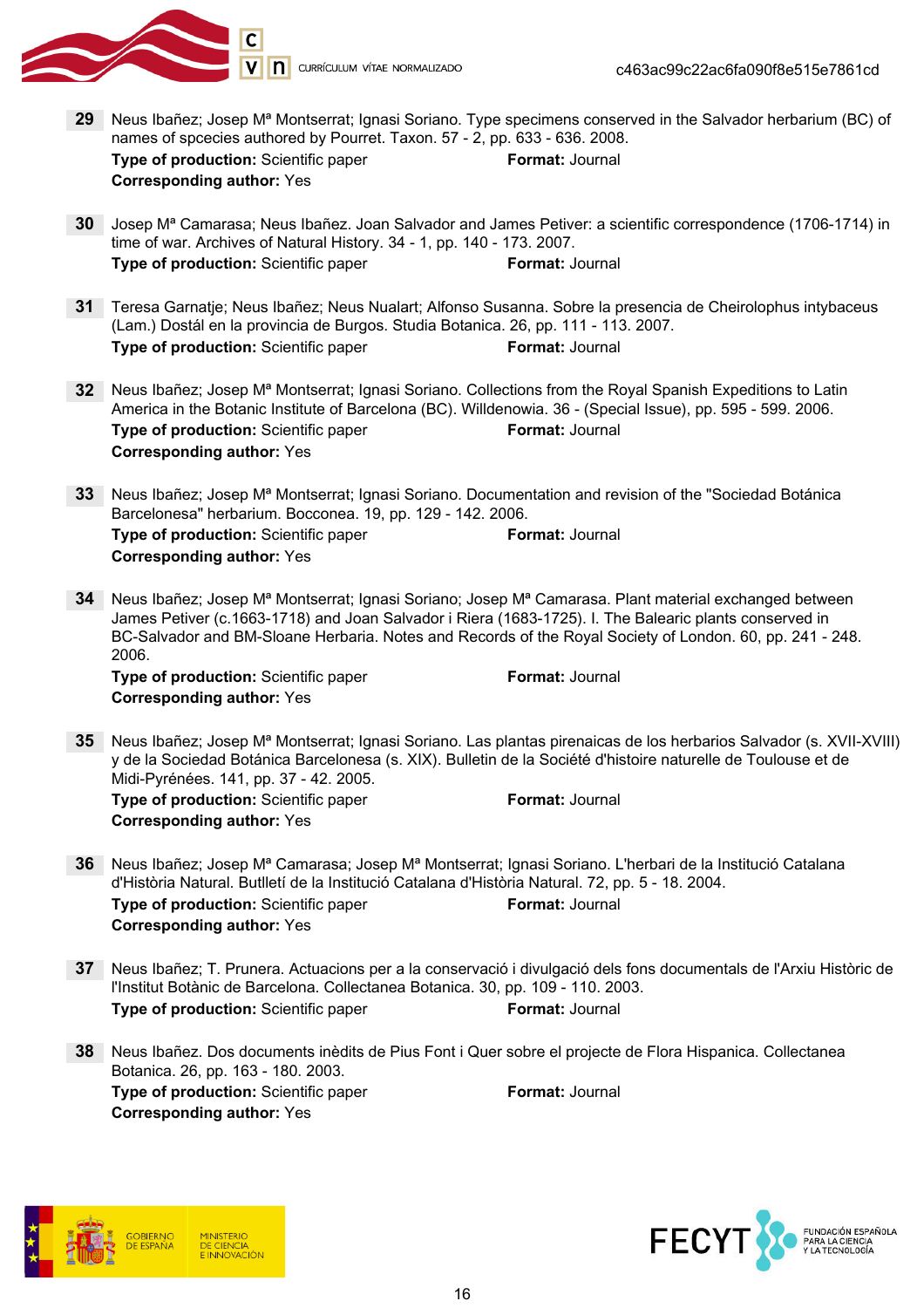

V | **n** currículum vítae normalizado

- 39 Neus Nualart Dexeus; Neus Ibáñez Cortina. Les plantes amenaçades de Catalunya als herbaris catalans. Brolla. 42, pp. 10. 2017. Type of production: Popular science article Format: Journal 40 Neus Ibáñez; Neus Nualart. Projecte Atles Florístic dels Pirineus. Brolla. 26, pp. 6 - 7. 2012. Type of production: Popular science article Format: Journal Corresponding author: Yes 41 Neus Ibañez; Ignasi Soriano. Més de tres segles d'història: les exploracions florístiques al Cadí-Moixeró i muntanyes veïnes. El Picot Negre. 13, pp. 15 - 19. 2009. Type of production: Popular science article Format: Journal Corresponding author: Yes 42 Neus Ibáñez; Laia Portet Codina. Joan Salvador i Riera. The Collectors. Creating Hans Sloane's Extraordinary Herbarium. pp. 112 - 117. London Natural History Museum, 2020. ISBN 9780565094881 Type of production: Book chapter Format: Book Corresponding author: Yes 43 Carles Burguera; Carlos Gómez Bellver; Daniel Guillot; Neus Ibáñez; Jordi López Pujol; Neus Nualart. Introduction of the genus Agave in the Iberian Peninsula. Agave: characterization, analysis and uses. pp. 1 - 26. Nova Science Publishers, 2019. ISBN 978-1-53614-698-1 **Type of production:** Book chapter **Format: Book** Corresponding author: No 44 Josep Mª Montserrat; Neus Ibañez. Les plantes ornamentals i la botànica. Jardins, jardineria i botànica. Barcelona 1700. Monografies del Museu d'Història. Col·lecció La Ciutat del Born. pp. 110 - 169. 2008. Type of production: Book chapter Format: Book 45 Neus Ibáñez; Josep Maria Camarasa; Eulàlia Garcia Franquesa. Manuals del Museu. El Gabinet Salvador. Un tresor científic recuperat. 2, pp. 1 - 303. Museu de Ciències Naturals de Barcelona, 2019. ISSN 2014-9271 **Type of production: Popular science book Format: Book** Corresponding author: Yes 46 Estela Illa; Neus Ibáñez. Presentació a dos congressos dels primers resultats del seguiment de congesteres al Pirineu. Noticia publicada en la web institucional del Instituto Botánico de Barcelona. 2017. Type of production: Web Page 47 Neus Ibáñez Cortina. El Gabinet Salvador torna a estar obert al públic. Noticia publicada en la web institucional del Instituto Botánico de Barcelona. 2016. **Type of production:** Web Page **Format: Journal** Corresponding author: Yes Works submitted to national or international conferences **1** Title of the work: How photographs can be a complement to herbarium specimens. A proposal of standardization Corresponding author: No City of event: Jerusalem, Israel
	- Date of event: 05/02/2020

Organising entity: Department of National Natural History Collection of the Hebrew University of Jerusalem City organizing entity: Jerusalem, Israel



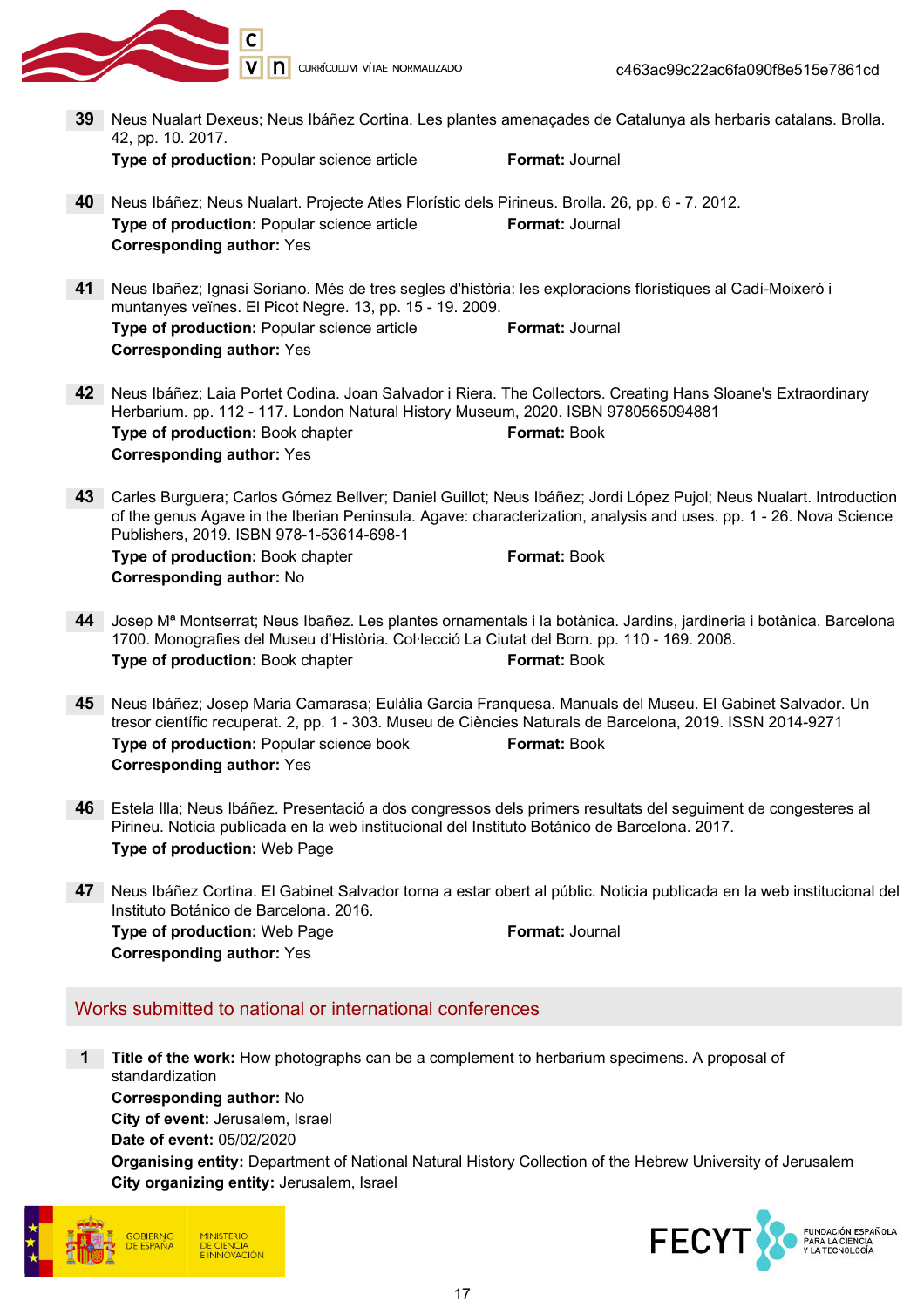

Carlos Gómez Bellver; Neus Ibáñez; Neus Nualart; Alfonso Susanna; Jordi López Pujol.

**2** Title of the work: Invasion patterns in the mother of millions (Ka/anchoe x houghtonii) Corresponding author: No

City of event: Jerusalem, Israel

Date of event: 05/02/2020

Organising entity: Department of National Natural History Collection of the Hebrew University of Jerusalem City organizing entity: Jerusalem, Israel

Zhiqiang Wang; Sonia Herrando Moraira; Daniel Vitales; Neus Nualart; Carlos Gómez Bellver; Neus Ibáñez; Sergi Massó; Pilar Cachón Ferrero; Pedro A. González Gutiérrez; Ileana Herrera; Daniel Shaw; Adriano Stinca; Jordi López Pujol.

3 Title of the work: From greenhouse to the wildlife: global invasion patterns of Kalanchoe ×houghtonii (Crassulaceae)

Name of the conference: XVI OPTIMA Meeting Type of event: Conference Type of participation: Participatory - oral communication City of event: Athens, Greece Date of event: 02/10/2019 **Organising entity:** Agricultural University of Athens, Type of entity: University Greece City organizing entity: Athens, Greece Sonia Herrando Moraira; Daniel Vitales; Neus Nualart; Carlos Gómez Bellver; Neus Ibáñez Cortina; Sergi

- Massó; Pilar Cachón Ferrero; Pedro A. González Gutiérrez; Ileana Herrera; Daniel Shaw; Adriano Stinca; Zhiqiang Wang.
- 4 Title of the work: Montjuïc Mountain (Barcelona): A hotspot for plant invasions in a Mediterranean city Name of the conference: XVI OPTIMA Meeting Type of event: Conference Type of participation: Participatory - oral communication

City of event: Athens, Greece

Date of event: 02/10/2019

**Organising entity:** Agricultural University of Athens, Type of entity: University Greece

#### City organizing entity: Athens, Greece

Paula Farelo; Carlos Gómez Bellver; Josep Maria Montserrat; Samuel Pyke; Jordi López Pujol; Neus Nualart; Neus Ibáñez Cortina.

5 Title of the work: The recent neophyte Opuntia aurantiaca Lindl.: distribution and potential invasion in Spain

Name of the conference: XVI OPTIMA Meeting Type of event: Conference Type of participation: 'Participatory - poster City of event: Athens, Greece Date of event: 02/10/2019

**Organising entity:** Agricultural University of Athens, Type of entity: University Greece

### City organizing entity: Athens, Greece

Carlos Gómez Bellver; Emilio Laguna; Agustí Agut; Gabriel Ballester; Simón Fos; Daniel Guillot; Simó Francisco; Josep E. Oltra; Patricia Pérez Rovira; Vicente Deltoro; Neus Ibáñez Cortina; Sonia Herrando Moraira; Neus Nualart; Jordi López Pujol.



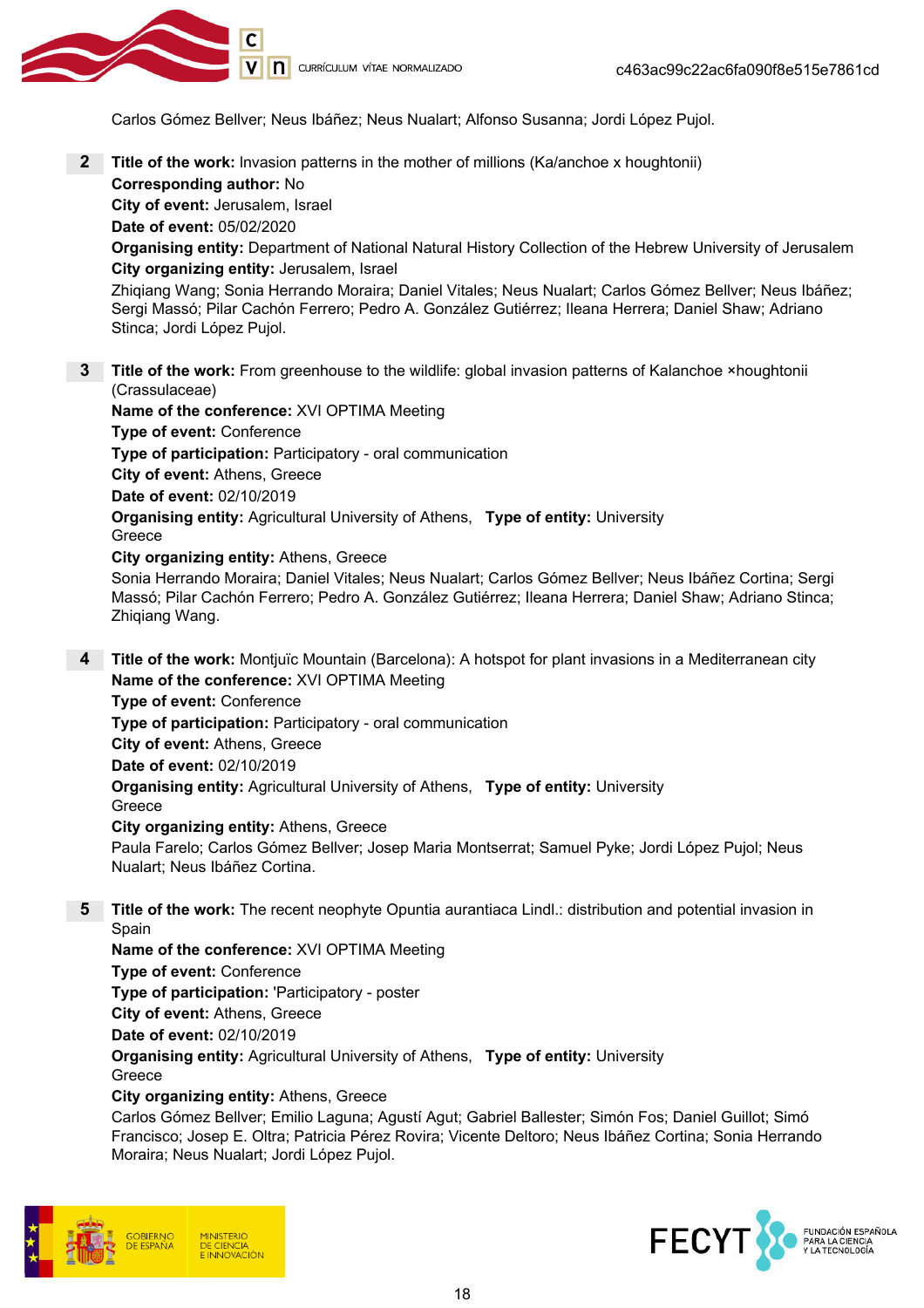

V | **n** currículum vítae normalizado

6 Title of the work: Kalanchoe x houghtonii: un híbrido artificial de éxito como planta invasora global Name of the conference: XXIII Bienal de la Real Sociedad Española de Historia Natural Type of participation: Participatory - oral communication Corresponding author: No City of event: Barcelona, Date of event: 04/09/2019 End date: 07/09/2019 **Organising entity:** Museu de Ciències Naturals de **Type of entity:** Museum of Natural History Barcelona City organizing entity: Barcelona, Sonia Herrando Moraira; Daniel Vitales; Neus Nualart; Carlos Gómez Bellver; Neus Ibáñez; Sergi Massó; Pilar Cachón Ferrero; Pedro A. González Gutiérrez; Ileana Herrera; Daniel Shaw; Adriano Stinca; Zhiqiang Wang; Jordi López Pujol. 7 Title of the work: La montaña de Montjuïc: ejemplo de hotspot de plantas alóctonas en una ciudad mediterránea Name of the conference: XXIII Bienal de la Real Sociedad Española de Historia Natural Type of participation: Participatory - oral communication Corresponding author: No City of event: Barcelona, Date of event: 04/09/2019 End date: 07/09/2019 **Organising entity:** Museu de Ciències Naturals de **Type of entity:** Museum of Natural History Barcelona City organizing entity: Barcelona, Paula Farelo; Carlos Gómez Bellver; Josep Maria Montserrat; Samuel Pyke; Jordi López Pujol; Neus Nualart; Neus Ibáñez. 8 Title of the work: Las fotografías como complemento de los especímenes: implementación de "photo" voucher" y "fusion voucher" en el herbario BC Name of the conference: XXIII Bienal de la Real Sociedad Española de Historia Natural Type of participation: Participatory - oral communication Corresponding author: No City of event: Barcelona, Date of event: 04/07/2019 End date: 07/09/2019 **Organising entity:** Museu de Ciències Naturals de **Type of entity:** Museum of Natural History Barcelona City organizing entity: Barcelona, Carlos Gómez Bellver; Neus Ibáñez; Jordi López Pujol; Neus Nualart; Alfonso Susanna. 9 Title of the work: Le nouvel atlas en ligne de la flore des Pyrénées, une action transfrontalière dans le cadre de l'Observatoire pyrénéen du changement climatique Name of the conference: XII Col·loqui Internacional de Botànica Pirenaica-Cantàbrica

Type of participation: Participatory - oral communication Corresponding author: No City of event: Girona, Date of event: 03/07/2019 End date: 05/07/2019 **Organising entity:** Universitat de Girona Type of entity: University City organizing entity: Girona,



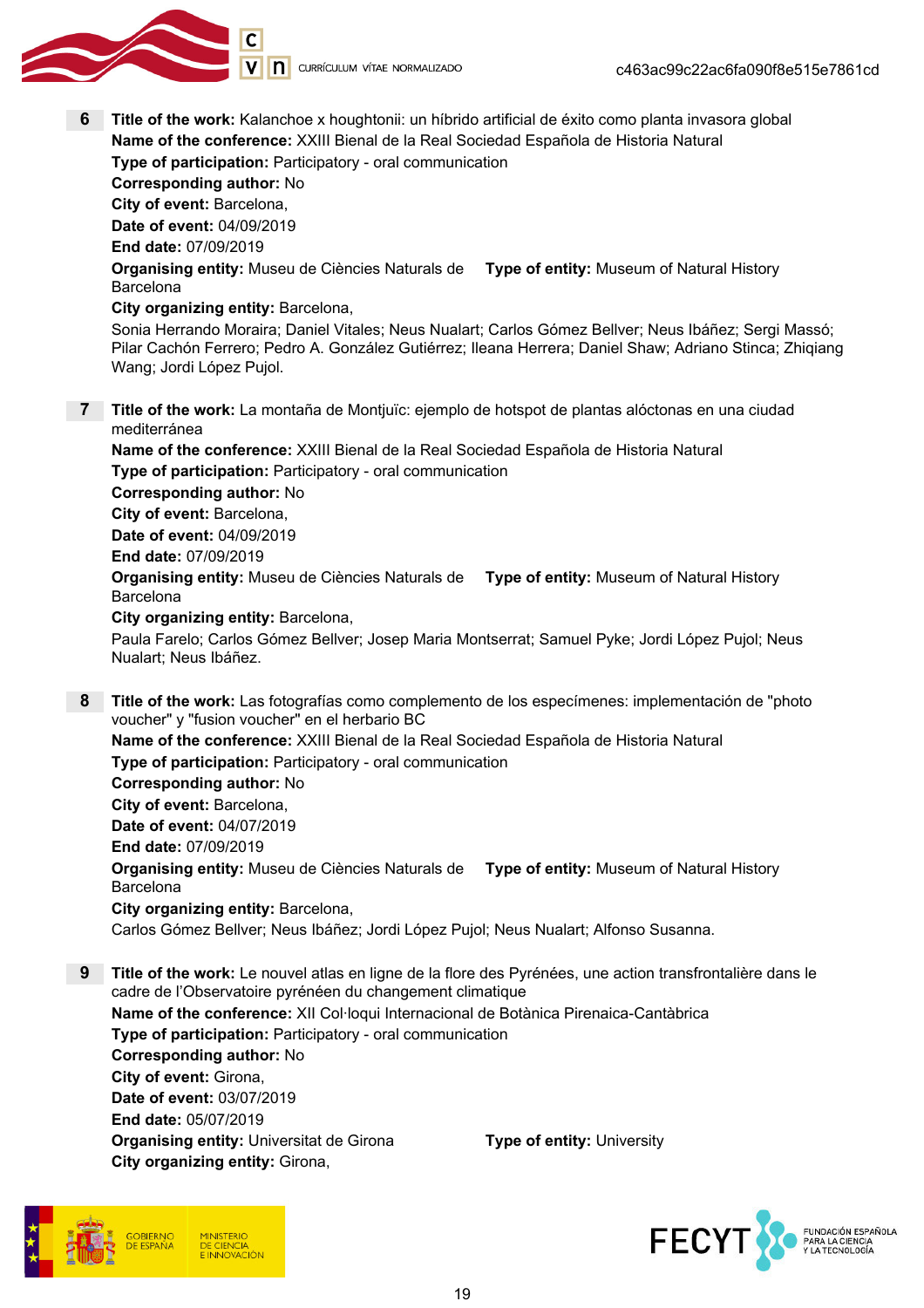

Guilhem de Barros; Marta Infante Sánchez; James Molina; Elodie Hamdi; Gilles Corriol; Gerard Largier; Neus Ibáñez; Neus Nualart; Daniel Gómez; Joseba Garmendia; Xavier Font; Josep Ninot; Benjamin Komac; Patxi Heras.

10 Title of the work: Plantas pirenaicas amenazadas de los herbarios Francesc Bolòs (s. XVIII) y Trèmols (s. XIX); primeros resultados

Name of the conference: XII Col·loqui Internacional de Botànica Pirenaica-Cantàbrica Type of participation: Participatory - oral communication Corresponding author: No City of event: Girona, Date of event: 03/07/2019 End date: 05/07/2019 **Organising entity:** Universitat de Girona Type of entity: University City organizing entity: Girona, Laura Gavioli; Jordi López Pujol; Neus Nualart; Joan Vallès.

11 Title of the work: Kalanchoe houghtonii, a new global invader: colonization patterns and potential distribution

Type of event: Conference Corresponding author: No City of event: Chengdu, Date of event: 24/06/2019 Organising entity: Chengdu University

Stinca; Zhiqiang Wang.

Jordi López Pujol; Sonia Herrando Moraira; Daniel Vitales; Neus Nualart; Carlos Gómez Bellver; Neus Ibáñez; Sergi Massó; Pilar Cachón Ferrero; Pedro A. González Gutiérrez; Ileana Herrera; Daniel Shaw; Adriano Stinca; Zhiqiang Wang.

- **12** Title of the work: Invasion patterns in the mother of milions (Kalanchoe x houghtonii) Type of event: Conference Corresponding author: No City of event: Sichuan, Date of event: 09/06/2019 Organising entity: Sichuan University Jordi López Pujol; Sonia Herrando Moraira; Daniel Vitales; Neus Nualart; Carlos Gómez Bellver; Neus Ibáñez; Sergi Massó; Pilar Cachón Ferrero; Pedro A. González Gutiérrez; Ileana Herrera; Daniel Shaw;
- **13** Title of the work: How photographs can be a complement to herbarium specimens. A proposal of standarization Type of event: Conference Corresponding author: No City of event: Sichuan, Date of event: 06/06/2019 Organising entity: Sichuan University

Jordi López Pujol; Carlos Gómez Bellver; Neus Ibáñez; Neus Nualart; Alfonso Susanna.

14 Title of the work: BC Herbarium and photovoucher project Type of event: Conference Type of participation: Participatory - oral communication Corresponding author: No City of event: Moscow, Date of event: 23/05/2018

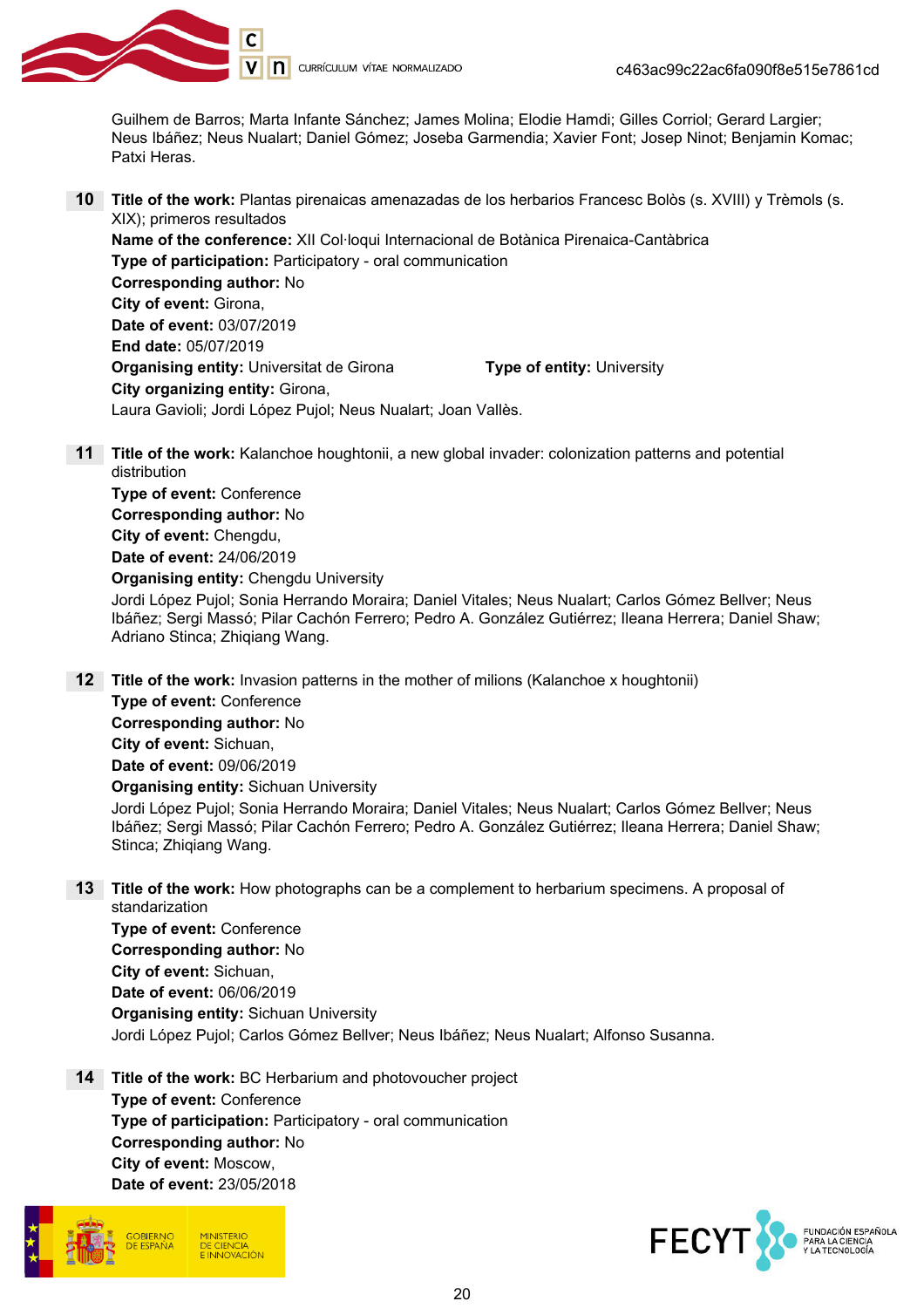

**Organising entity:** University of Moscow Type of entity: University City organizing entity: Moscow, Russia Carlos Gómez Bellver; Neus Ibáñez; Jordi López Pujol; Neus Nualart; Alfonso Susanna. 15 Title of the work: La invasión de Agave en Cataluña: actualización de las especies presentes, distribución y perspectivas de futuro Name of the conference: V Congreso Nacional sobres especies exóticas invasoras Type of participation: Participatory - oral communication City of event: Girona, Catalonia, Spain Date of event: 16/10/2017 End date: 18/10/2017 Organising entity: GEIB Type of entity: Associations and Groups Neus Nualart; Jordi López-Pujol; Neus Ibáñez; Sònia Herrando-Moreira; Carlos Gómez-Bellver. 16 Title of the work: Primeros datos de la flora alóctona de la montaña de Montjuïc (Barcelona) Name of the conference: V Congreso Nacional sobres especies exóticas invasoras Type of participation: Participatory - oral communication Corresponding author: Yes City of event: Girona, Catalonia, Spain Date of event: 16/10/2017 End date: 18/10/2017 Organising entity: GEIB Type of entity: Associations and Groups Paula Farelo; Carlos Gómez-Bellver; Josep Maria Montserrat; Samuel Pyke; Jordi López-Pujol; Neus Ibáñez. 17 Title of the work: Montjuïc Mountain (Barcelona, Spain): A "natural" laboratory for plant invasions? Name of the conference: XIX International Botanical Congress

Type of participation: 'Participatory - poster City of event: Shenzhen, China Date of event: 23/07/2017 End date: 29/07/2017 Organising entity: International Association for Plant Taxonomy (IAPT) City organizing entity: Shenzhen, China Paula Farelo; Carlos Gómez-Bellver; Josep Maria Montserrat; Samuel Pyke; Jordi López-Pujol; Neus Ibáñez.

18 Title of the work: Las plantas alóctonas de la Coma de Burg (Pirineos Centrales Catalanes) Name of the conference: XI Coloquio Internacional de Botánica Pirenaico Cantábrica: Flora, hábitats y cambio climático Type of participation: 'Participatory - poster City of event: Oieregi, Foral Community of Navarre, Spain, Foral Community of Navarre, Spain Date of event: 04/07/2017

End date: 06/07/2017 Angel Romo; Neus Ibáñez; Meritxell Campos.

Organising entity: Aranzadi Zientzi Elkartea Type of entity: Innovation and Technology Centres

19 Title of the work: Estudi del nínxol d'Agave difformis A. Berger, una nova atzavara del litoral tarragoní Name of the conference: IV Jornades de Conservació de Flora i Funga Type of participation: 'Participatory - poster City of event: Olot, Catalonia, Spain Date of event: 28/11/2016



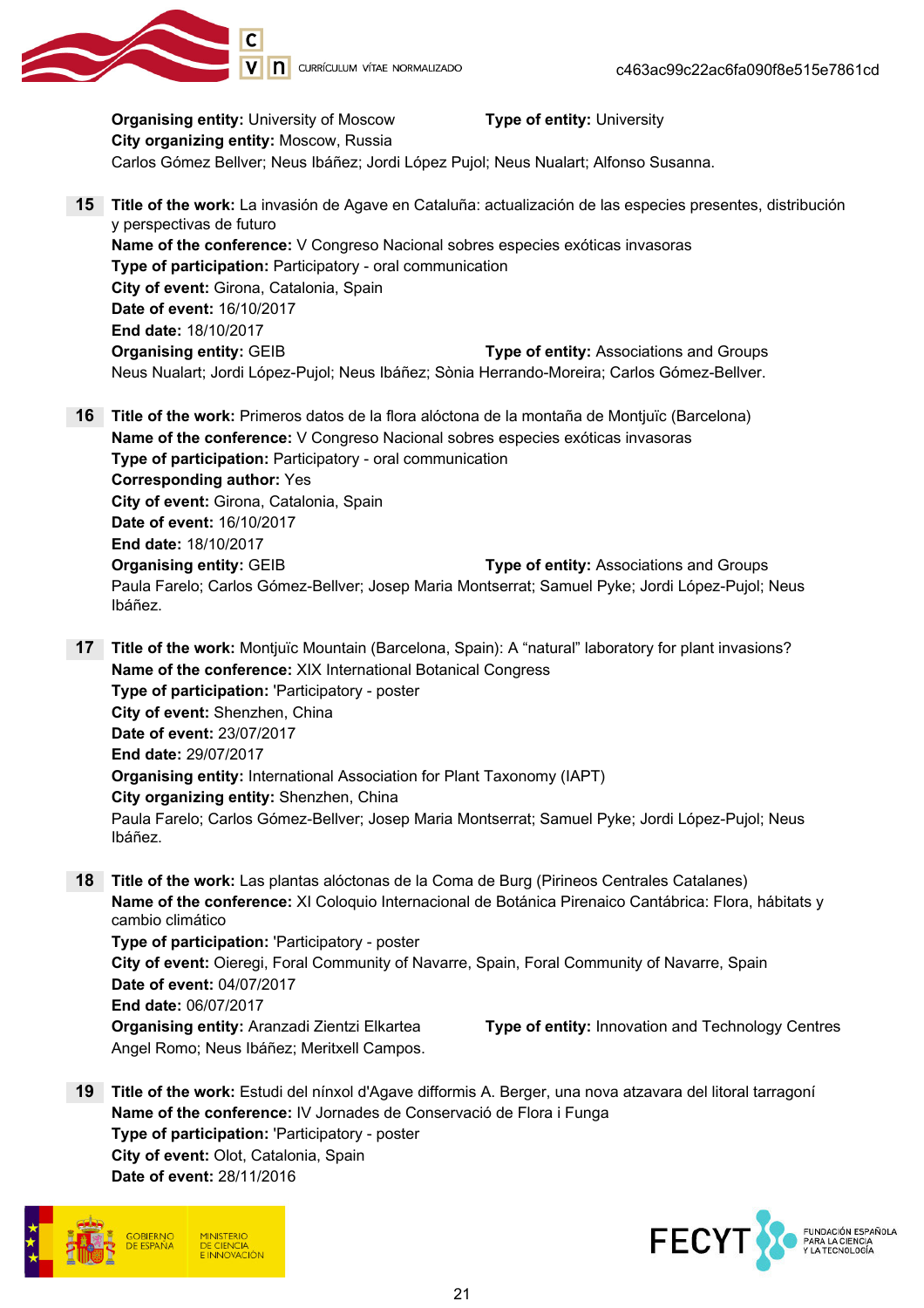

V | **n** currículum vítae normalizado

End date: 30/11/2016 Organising entity: Fundació d'Estudis Superiors d'Olot Neus Nualart; Daniel Guillot; Neus Ibáñez; Pedro Nájera; Ignasi Soriano; Jordi López-Pujol.

- 20 Title of the work: Les plantes amenaçades de Catalunya als principals herbaris catalans Name of the conference: IV Jornades de Conservació de Flora i Funga Type of participation: 'Participatory - poster City of event: Olot, Catalonia, Spain Date of event: 28/11/2016 End date: 30/11/2016 Organising entity: Fundació d'Estudis Superiors d'Olot Neus Nualart; Neus Ibáñez; Pere Luque; Joan Pedrol; Lluis Vilar; Roser Guàrdia.
- 21 Title of the work: Lichens of the Salvador's collection: emerging from obscurity 300 years later Name of the conference: IAL8 SYMPOSIUM Type of participation: 'Participatory - poster City of event: Helsinki, Finland Date of event: 01/08/2016 End date: 05/08/2016 Organising entity: International Association for Lichenology Esteve Llop; Neus Ibáñez.
- 22 Title of the work: Pau's taxa from Morocco: summary and types Name of the conference: XV Optima Meeting Type of participation: 'Participatory - poster City of event: Montpellier, France Date of event: 06/06/2016 End date: 11/06/2016 Organising entity: Tela Botanica, Conservatoire Botanique National de Porquerolles, l'Université de Montpellier Neus Nualart; Neus Ibáñez; Ignasi Soriano.
- 23 Title of the work: El Gabinete de Historia Natural Salvador: intervenciones de conservación preventiva i curativa Name of the conference: XX Bienal de la Real Sociedad de Historia Natural Type of participation: 'Participatory - poster City of event: Madrid, Spain Date of event: 04/09/2013 End date: 07/09/2013 Organising entity: REAL SOCIEDAD ESPAÑOLA DE HISTORIA NATURAL
- 24 Title of the work: Gabinete de Historia Natural Salvador, el reto de la documentación retrospectiva Name of the conference: XX Bienal de la Real Sociedad de Historia Natural Type of participation: 'Participatory - poster City of event: Madrid, Spain Date of event: 04/09/2013 End date: 07/09/2013 Organising entity: REAL SOCIEDAD ESPAÑOLA DE HISTORIA NATURAL Eulàlia Garcia-Franquesa; Neus Ibáñez; Josep Aurell-Garrido; Natàlia Hervás; Olga Muñoz; Marta Pérez.

Marta Pérez; Olga Muñoz; Natàlia Hervás; Neus Ibáñez; Eulàlia Garcia-Franquesa.



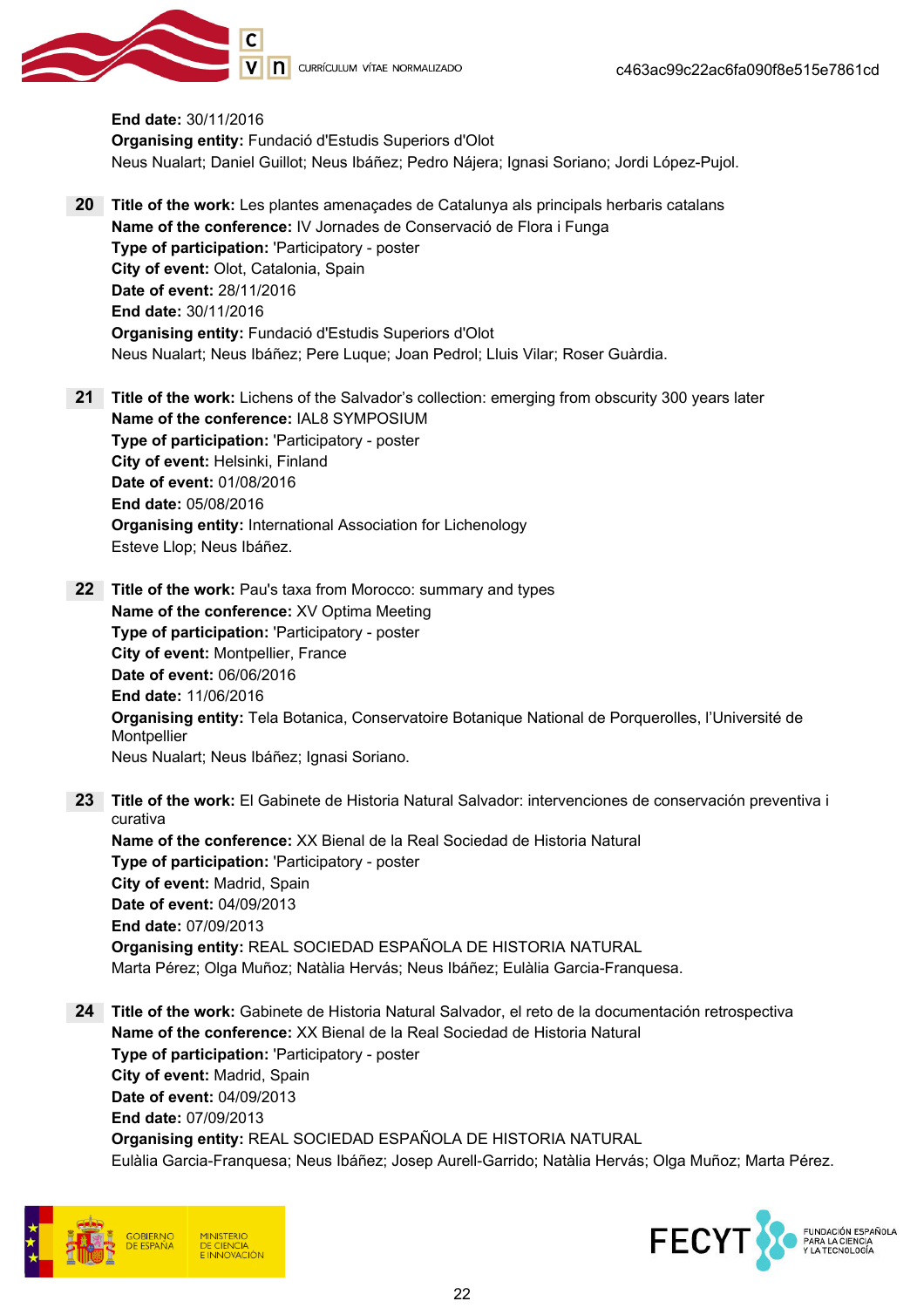

- 25 Title of the work: Plantas pirenaicas en el herbario general del Instituto Botánico de Barcelona Name of the conference: 10<sup>ª</sup> edición del Coloquio Internacional de Botánica Pirenaico-Cantábrica Type of participation: 'Participatory - poster City of event: Luchon (Haute-Garonne), France Date of event: 08/07/2013 End date: 10/07/2013 Neus Nualart; David Pérez Prieto; Ignasi Soriano; Neus Ibáñez.
- 26 Title of the work: L'herbari de l'Institut Botànic de Barcelona com una eina per a la conservació dels tàxons endèmics i amenaçats de Catalunya Name of the conference: III Jornades de Conservació de Flora Type of participation: 'Participatory - poster City of event: Lleida, Spain Date of event: 14/06/2012 End date: 16/06/2012 Neus Nualart; Noemí Montes-Montero; Laura Gavioli; Neus Ibáñez.

27 Title of the work: Digitalización en el Herbario del Instituto Botánico de Barcelona Name of the conference: 5ª Reunión de la Iniciativa Global de Plantas Type of participation: 'Participatory - poster Corresponding author: Yes City of event: Madrid, Spain Date of event: 09/04/2012 End date: 14/04/2012 Neus Ibáñez; Alfonso Susanna; Neus Nualart; Noemí Montes-Montero.

- 28 Title of the work: L'herbari Salvador i els canvis a la flora catalana en els darrers tres segles Name of the conference: I Jornades Catalanes de Conservació de la Flora Type of participation: Participatory - oral communication City of event: Blanes, Spain Date of event: 02/06/2008 End date: 03/06/2008 Ignasi Soriano; Neus Ibáñez; Josep Mª Montserrat.
- 29 Title of the work: The Salvador Herbarium (17th-18th century) Name of the conference: The International Compositae Alliance Type of participation: 'Participatory - poster Corresponding author: Yes City of event: Barcelona, Spain Date of event: 03/07/2006 End date: 10/07/2006 Neus Ibáñez; Josep Mª Montserrat; Ignasi Soriano.
- 30 Title of the work: Las plantas pirenaicas de los herbarios Salvador (s. XVII-XVIII) y de la Sociedad Botánica Barcelonesa (s. XIX) Name of the conference: VIIè Colloque International de Botanique pyréneo-cantabrique Type of participation: Participatory - oral communication Corresponding author: Yes City of event: Bagnères de Bigorre, France Date of event: 08/07/2004 End date: 10/07/2004



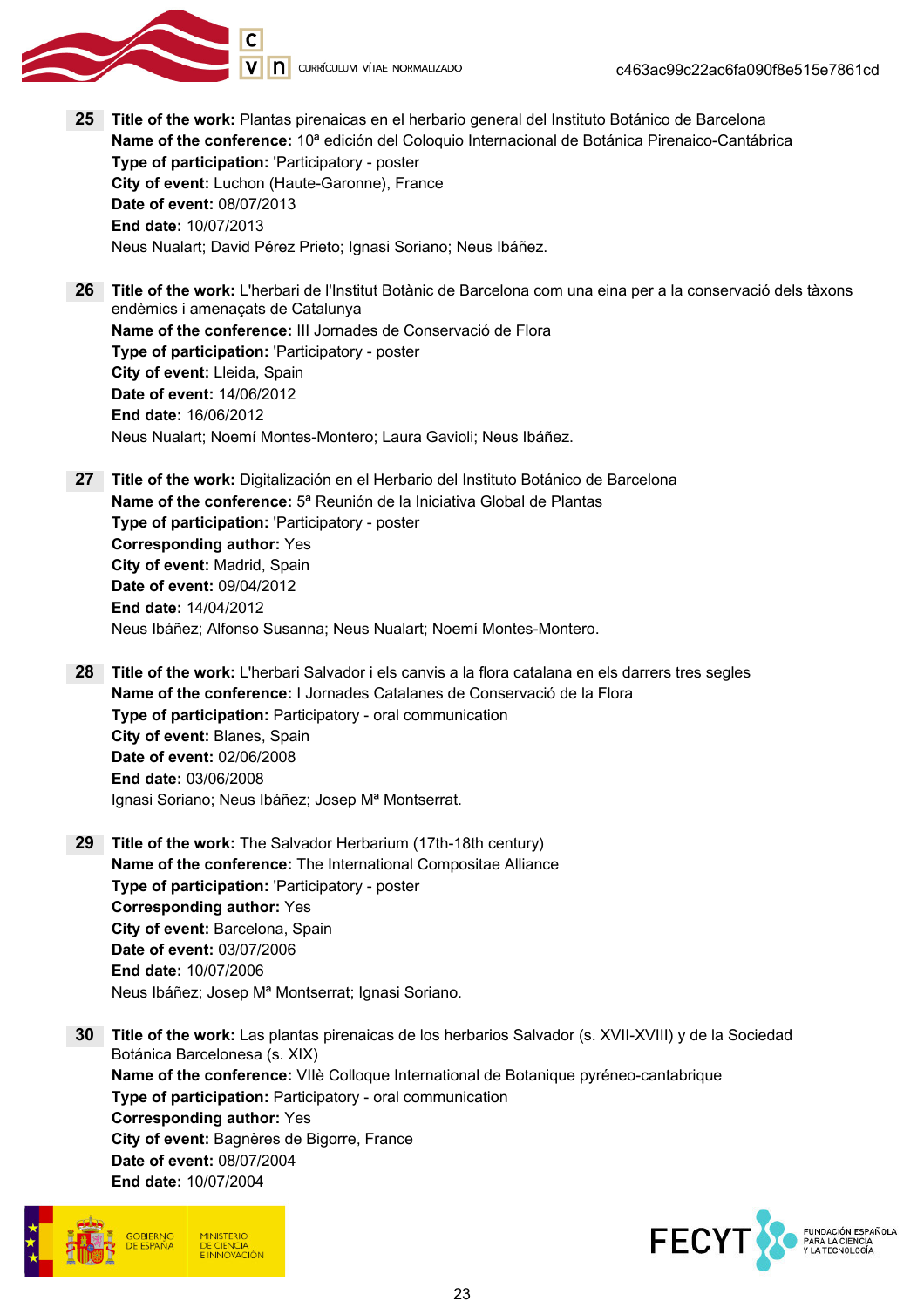

Neus Ibáñez; Josep Mª Montserrat; Àngel Mª Romo; Ignasi Soriano.

- 31 Title of the work: Plantas cultivadas en el herbario Salvador (s. XVII-XVIII). Cultivated plants in the Salvador Herbarium (17th-18th century) Name of the conference: 2nd World Botanic Gardens Congress Type of participation: 'Participatory - poster Corresponding author: Yes City of event: Barcelona, Spain Date of event: 17/04/2004 End date: 22/04/2004 Neus Ibáñez; Josep Mª Montserrat; Ignasi Soriano.
- 32 Title of the work: Los herbarios históricos del Instituto Botánico de Barcelona. Metodología de estudio y primeros resultados Name of the conference: VI Conference on Plant Taxonomy Type of participation: Participatory - oral communication Corresponding author: Yes City of event: Alguer, Sardegna, Italy Date of event: 31/05/2003 End date: 02/06/2003 Neus Ibáñez; Josep Mª Montserrat; Ignasi Soriano.

### R&D management and participation in scientific committees

### Scientific, technical and/or assessment committees

- 1 Committee title: Master comittee. "O arquivo visual do Gabinete Salvador Conhecimento material e cultura visual ao redor das plantas medicinais" Primary (UNESCO code): 559900 - Other historical specialities Affiliation entity: Universitat Autònoma de Barcelona Type of entity: University City affiliation entity: Barcelona, Spain Start-End date: 08/09/2020 - 08/09/2020
- 2 Committee title: Comité Científico de la XXIII Bienal de la Real Sociedad Española de Historia Natural Primary (UNESCO code): 241703 - General botany Affiliation entity: Institut Botànic de Barcelona Type of entity: Public Research Body Start-End date: 04/09/2019 - 07/09/2019
- 3 Committee title: Thesis comittee. "Catalogación, análisis y validación de los tipos nomenclaturales del Herbario de la Universidad de Granada" Primary (UNESCO code): 241720 - Plant taxonomy Affiliation entity: Universidad de Granada Type of entity: University City affiliation entity: Granada, Spain Start-End date: 05/12/2018 - 05/12/2018